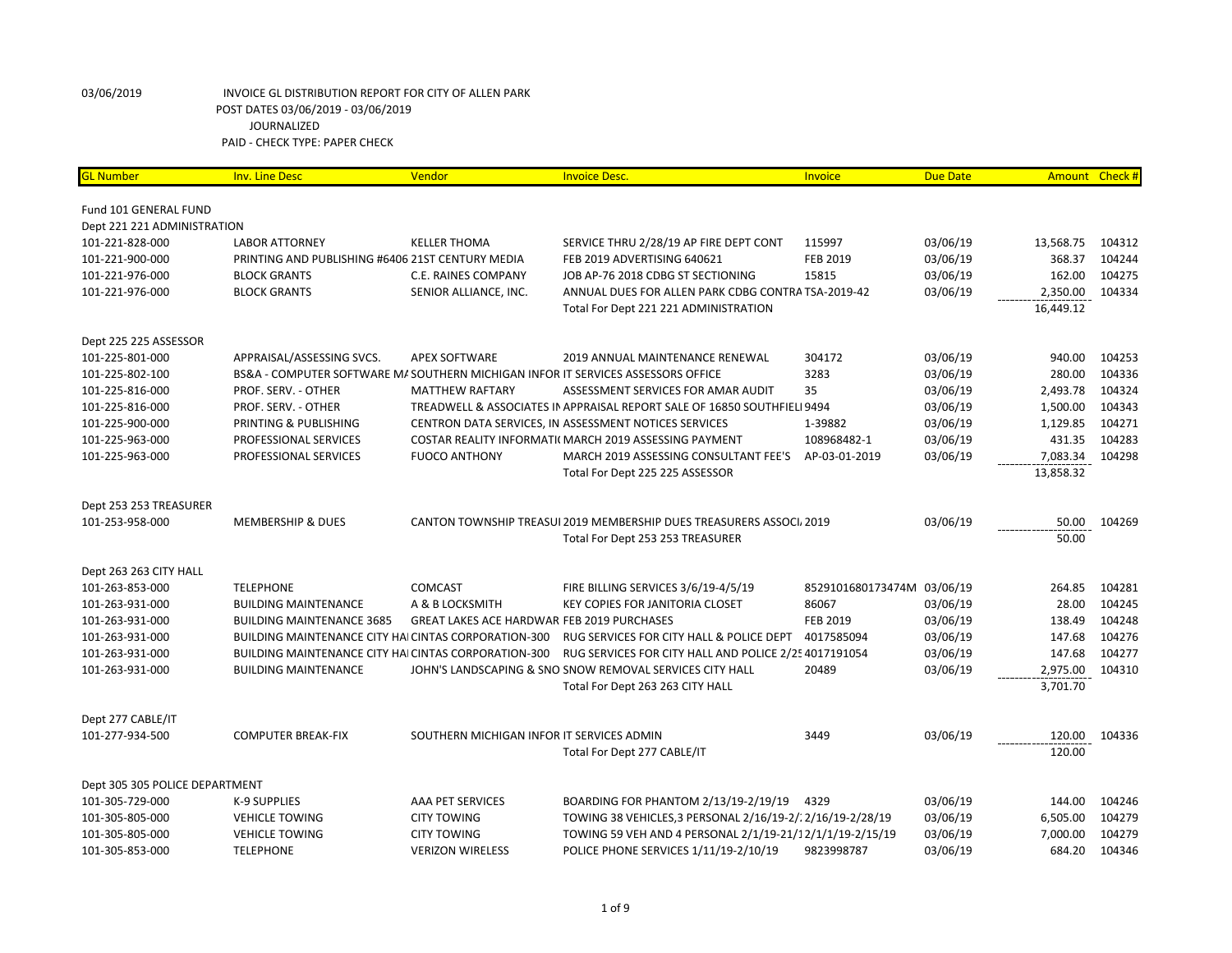| <b>GL Number</b>                          | <b>Inv. Line Desc</b>                 | Vendor                                             | <b>Invoice Desc.</b>                                                         | Invoice       | <b>Due Date</b> |           | Amount Check # |
|-------------------------------------------|---------------------------------------|----------------------------------------------------|------------------------------------------------------------------------------|---------------|-----------------|-----------|----------------|
| 101-305-934-500                           | <b>COMPUTER BREAK-FIX</b>             |                                                    | SOUTHERN MICHIGAN INFOR IT SERVICES FOR POLICE DEPT                          | 3630          | 03/06/19        | 1,360.00  | 104336         |
| 101-305-960-000                           | <b>EDUCATION &amp; TRAINING</b>       | WINGER, ADAM                                       | REIMBURSEMENT FOR TRAINING EXPENSES                                          | REIMBURSEMENT | 03/06/19        | 19.57     | 104355         |
| 101-305-961-000                           | POL. TRAIN-ACT 302 ST. GRANT          | EASTERN MICHIGAN UNIVERS S&C WORKSHIP W MEHALL     |                                                                              | S3167216      | 03/06/19        | 3,250.00  | 104294         |
| 101-305-961-000                           | POL. TRAIN-ACT 302 ST. GRANT          | POLICE ONE COM                                     | TASER INSTRUCTOR COURSE DT THORBURN-DT 51938                                 |               | 03/06/19        | 990.00    | 104321         |
| 101-305-961-000                           | POL. TRAIN-ACT 302 ST. GRANT          | POLICE ONE COM                                     | TASER INSTRUCTOR COURSE OFC FRANCO                                           | 51948         | 03/06/19        | 495.00    | 104321         |
|                                           |                                       |                                                    | Total For Dept 305 305 POLICE DEPARTMENT                                     |               |                 | 20,447.77 |                |
|                                           |                                       |                                                    |                                                                              |               |                 |           |                |
| Dept 340 340 FIRE DEPARTMENT              |                                       |                                                    |                                                                              |               |                 |           |                |
| 101-340-757-000                           | <b>OPERATING SUPPLIES</b>             | NETWORK SERVICES COMPAI OPERATING SUPPLIES         |                                                                              | 6571150-00    | 03/06/19        | 670.73    | 104317         |
| 101-340-757-000                           | <b>OPERATING SUPPLIES</b>             | NETWORK SERVICES COMPAI FIRE OPERATIN SUPPLIES     |                                                                              | 6571983-00    | 03/06/19        | 182.34    | 104317         |
| 101-340-757-000                           | <b>OPERATING SUPPLIES</b>             |                                                    | NETWORK SERVICES COMPAI OPERATING SUPPLIES FOR FIRE DEPT                     | 6571150-01    | 03/06/19        | 108.61    | 104317         |
| 101-340-757-500                           | <b>RESCUE SUPPLIES</b>                | ARROW INTERNATIONAL INC PARTS                      |                                                                              | 9500993223    | 03/06/19        | 1,215.50  | 104259         |
| 101-340-757-500                           | <b>RESCUE SUPPLIES</b>                |                                                    | BAKER'S GAS & WELDING SUI JAN 2019 OXYGEN CYLINGER RENTAL FIRE DEPT 09198292 |               | 03/06/19        | 60.16     | 104262         |
| 101-340-757-500                           | <b>RESCUE SUPPLIES</b>                |                                                    | BAKER'S GAS & WELDING SUI FEB 2019 CYLINDER RENTAL FIRE DEPT                 | 09200089      | 03/06/19        | 58.56     | 104262         |
| 101-340-757-500                           | <b>RESCUE SUPPLIES</b>                | J & B MEDICAL SUPPLY, INC. RESCUE SUPPLIES         |                                                                              | 5195177       | 03/06/19        | 753.36    | 104308         |
| 101-340-768-000                           | <b>UNIFORMS</b>                       | <b>WEST SHORE SERVICES</b>                         | UNIFORMS FIRE DEPT                                                           | 18564         | 03/06/19        | 2,140.90  | 104353         |
| 101-340-805-000                           | AMBULANCE BILLING                     | ACCUMED BILLING INC.                               | FIRE SERVICES 2/1/19-2/28/19                                                 | 21297         | 03/06/19        | 7,344.64  | 104247         |
| 101-340-805-000                           | AMBULANCE BILLING                     | BLUE CROSS BLUE SHIELD                             | REIMBURSEMENT FOR PAYMENT ERROR FIRE C REFUND                                |               | 03/06/19        | 21.64     | 104263         |
| 101-340-853-000                           | TELEPHONE-FIRE CHIEF FAX & BAC AT & T |                                                    | FIRE DEPT SERVICES 2/10-3/9/19                                               | 313928637702  | 03/06/19        | 197.12    | 104260         |
| 101-340-853-000                           | <b>TELEPHONE</b>                      | <b>VERIZON WIRELESS</b>                            | FIRE PHONE SERVICES 1/11/19-2/10/19                                          | 9823916399    | 03/06/19        | 192.10    | 104345         |
| 101-340-931-000                           | <b>BUILDING MAINTENANCE</b>           | PRINCIPAL PLUMBING                                 | FIRE DEPT REBUILD LAV FAUCET OFFICERS BATI022119                             |               | 03/06/19        | 175.00    | 104323         |
| 101-340-931-000                           | <b>BUILDING MAINTENANCE</b>           | ROSE PEST SOLUTIONS                                | <b>BUILDING MNT FIRE DEPT</b>                                                | 10540882      | 03/06/19        | 50.00     | 104326         |
| 101-340-934-000                           | <b>EQUIPMENT MAINTENANCE</b>          | DOUGLASS SAFETY SYSTEMS EQUIPMENT MNT              |                                                                              | 44009         | 03/06/19        | 324.60    | 104290         |
| 101-340-934-500                           | <b>COMPUTER BREAK-FIX</b>             |                                                    | SOUTHERN MICHIGAN INFOR COMPUTER SERVICES FIRE DEPT                          | 3629          | 03/06/19        | 1,280.00  | 104336         |
| 101-340-939-000                           | <b>VEHICLE MAINTENANCE</b>            | BAKER'S GAS & WELDING SUI JAN 2019 CYLINDER RENTAL |                                                                              | 09198411      | 03/06/19        | 25.43     | 104262         |
| 101-340-939-000                           | <b>VEHICLE MAINTENANCE</b>            | <b>GLENDALE AUTO VALUE</b>                         | <b>PARTS</b>                                                                 | 359-161368    | 03/06/19        | 44.78     | 104299         |
| 101-340-939-000                           | <b>VEHICLE MAINTENANCE</b>            | <b>GLENDALE AUTO VALUE</b>                         | <b>PARTS</b>                                                                 | 359-161291    | 03/06/19        | 25.87     | 104299         |
| 101-340-939-000                           | <b>VEHICLE MAINTENANCE</b>            | SAFETY-KLEEN                                       | <b>SUPPLIES</b>                                                              | 79116016      | 03/06/19        | 69.87     | 104327         |
| 101-340-939-000                           | <b>VEHICLE MAINTENANCE</b>            | <b>VILLAGE FORD</b>                                | <b>PARTS</b>                                                                 | 366967        | 03/06/19        | 16.55     | 104360         |
| 101-340-958-000                           | <b>MEMBERSHIP &amp; DUES</b>          | <b>NFPA</b>                                        | NFPA RENEWAL CHIEF CANN THRU 4/1/2020                                        | 7423833X      | 03/06/19        | 175.00    | 104318         |
| 101-340-960-000                           | <b>EDUCATION &amp; TRAINING</b>       | O'RILEY, JEFF                                      | REIMBURSEMENT FOR TRAINING EXPENSES                                          | REIMBURSEMENT | 03/06/19        | 66.72     | 104319         |
| 101-340-960-000                           | <b>EDUCATION &amp; TRAINING</b>       | O'RILEY, JEFF                                      | REIMBURSEMENT ON EXPENSES RELATED TO T REIMBURSEMENT                         |               | 03/06/19        | 66.44     | 104319         |
| 101-340-960-000                           | <b>EDUCATION &amp; TRAINING</b>       | SCHOOLCRAFT COLLEGE                                | EDUCATIONAL TRAINING FOR ENG STETZ                                           | 00000252      | 03/06/19        | 95.00     | 104330         |
| 101-340-960-000                           | <b>EDUCATION &amp; TRAINING</b>       | SCHOOLCRAFT COLLEGE                                | FIRE OFFICER 1&11 PRE REQS FOR ENG STETZ 08445579357                         |               | 03/06/19        | 95.00     | 104331         |
| 101-340-960-000                           | <b>EDUCATION &amp; TRAINING</b>       | SCHOOLCRAFT COLLEGE                                | FIRE INSPECTOR CLASS FOR LT O'RILEY                                          | 0845579368    | 03/06/19        | 875.00    | 104332         |
|                                           |                                       |                                                    | Total For Dept 340 340 FIRE DEPARTMENT                                       |               |                 | 16,330.92 |                |
|                                           |                                       |                                                    |                                                                              |               |                 |           |                |
| Dept 445 445 DEPARTMENT OF PUBLIC SERVICE |                                       |                                                    |                                                                              |               |                 |           |                |
| 101-445-751-000                           | <b>GASOLINE</b>                       | <b>RKA PETROLEUM</b>                               | <b>GASOLINE SERVICES</b>                                                     | 0166594       | 03/06/19        | 11,195.55 | 104359         |
| 101-445-757-000                           | <b>OPERATING SUPPLIES 3704</b>        | <b>GREAT LAKES ACE HARDWAR FEB 2019 PURCHASES</b>  |                                                                              | FEB 2019      | 03/06/19        | 69.39     | 104248         |
| 101-445-757-000                           | <b>OPERATING SUPPLIES</b>             | D & L GARDEN CENTER, INC. SUPPLIES                 |                                                                              | 95401         | 03/06/19        | 319.87    | 104285         |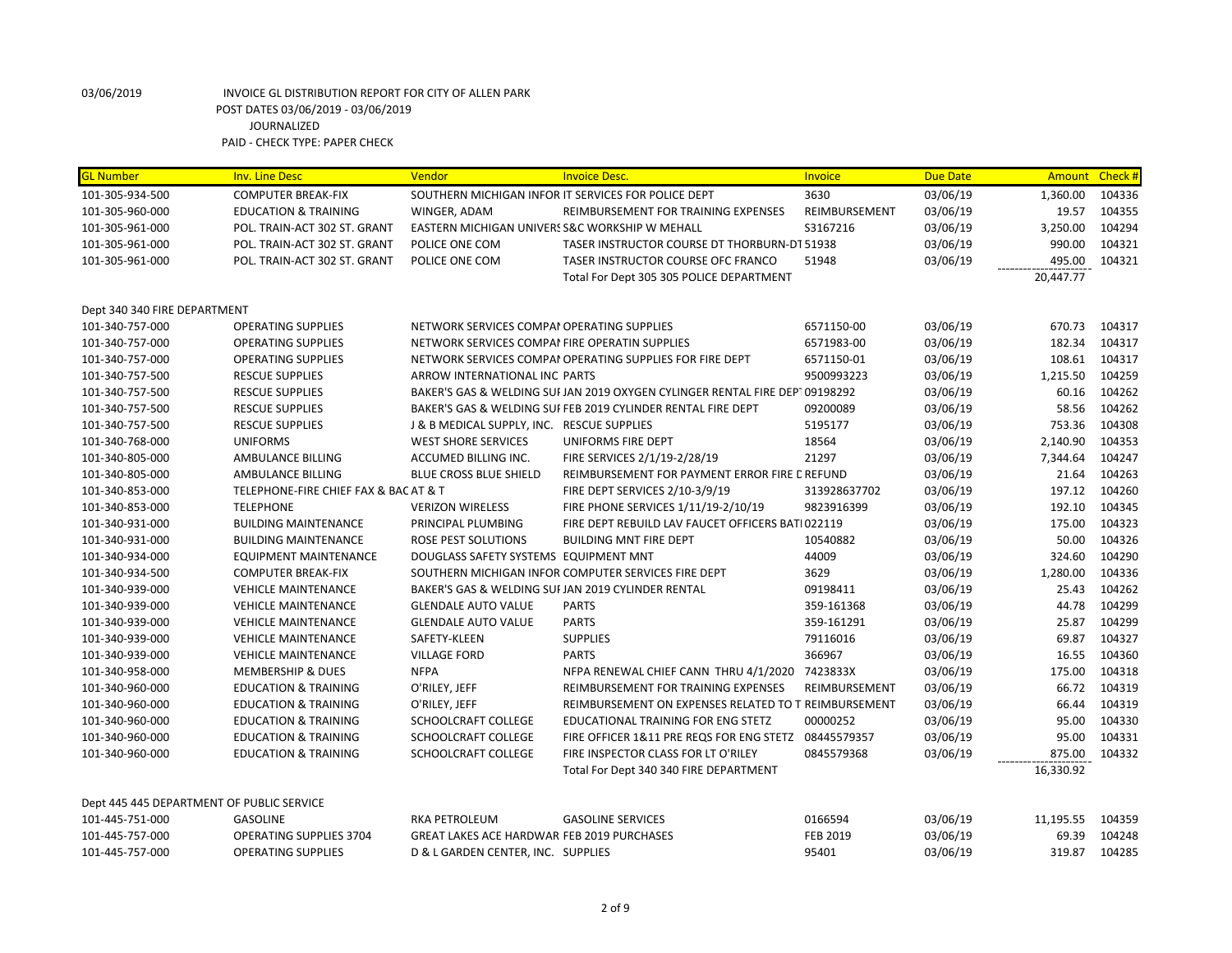| <b>GL Number</b>         | <b>Inv. Line Desc</b>                         | Vendor                                        | <b>Invoice Desc.</b>                                                                                           | <b>Invoice</b> | Due Date | Amount Check # |        |
|--------------------------|-----------------------------------------------|-----------------------------------------------|----------------------------------------------------------------------------------------------------------------|----------------|----------|----------------|--------|
| 101-445-768-000          | <b>UNIFORMS</b>                               | CINTAS CORP. #0721                            | UNIFORM SERVICES GARAGE                                                                                        | 4014521948     | 03/06/19 | 48.51          | 104278 |
| 101-445-768-000          | <b>UNIFORMS</b>                               | CINTAS CORP. #0721                            | UNIFORM SERVICES GARAGE                                                                                        | 4014835373     | 03/06/19 | 60.51          | 104278 |
| 101-445-768-000          | <b>UNIFORMS</b>                               | CINTAS CORP. #0721                            | UNIFORM SERVICES GARAGE                                                                                        | 4015179935     | 03/06/19 | 48.51          | 104278 |
| 101-445-768-000          | <b>UNIFORMS</b>                               | CINTAS CORP. #0721                            | UNIFORM SERVICES GARAGE                                                                                        | 4015533697     | 03/06/19 | 64.41          | 104278 |
| 101-445-768-000          | <b>UNIFORMS</b>                               | CINTAS CORP. #0721                            | <b>UNIFORM SERVICES</b>                                                                                        | 4015893042     | 03/06/19 | 70.51          | 104278 |
| 101-445-934-500          | <b>COMPUTER BREAK-FIX</b>                     | SOUTHERN MICHIGAN INFOR IT SERVICES DPS       |                                                                                                                | 3254           | 03/06/19 | 80.00          | 104336 |
| 101-445-939-000          | <b>VEHICLE MAINTENANCE</b>                    | ACME BOLT & NUT CO. INC PARTS                 |                                                                                                                | 75749          | 03/06/19 | 312.50         | 104251 |
| 101-445-939-000          | <b>VEHICLE MAINTENANCE</b>                    |                                               | BAKER'S GAS & WELDING SUI JAN 2019 CYLINDER RENTAL                                                             | 09198411       | 03/06/19 | 25.43          | 104262 |
| 101-445-939-000          | <b>VEHICLE MAINTENANCE</b>                    | BEARING SERVICE, INC                          | <b>PARTS</b>                                                                                                   | 4173984-00     | 03/06/19 | 603.54         | 104264 |
| 101-445-939-000          | <b>VEHICLE MAINTENANCE</b>                    | <b>CANNON EQUIPMENT</b>                       | <b>PARTS</b>                                                                                                   | 46910          | 03/06/19 | 206.96         | 104268 |
| 101-445-939-000          | <b>VEHICLE MAINTENANCE</b>                    | <b>CANNON EQUIPMENT</b>                       | <b>PARTS</b>                                                                                                   | 46909          | 03/06/19 | 344.56         | 104268 |
| 101-445-939-000          | <b>VEHICLE MAINTENANCE</b>                    | <b>CANNON EQUIPMENT</b>                       | <b>PARTS</b>                                                                                                   | 46854          | 03/06/19 | 414.88         | 104268 |
| 101-445-939-000          | <b>VEHICLE MAINTENANCE</b>                    | <b>GLENDALE AUTO VALUE</b>                    | <b>PARTS</b>                                                                                                   | 359-162120     | 03/06/19 | 37.56          | 104299 |
| 101-445-939-000          | <b>VEHICLE MAINTENANCE</b>                    | <b>GLENDALE AUTO VALUE</b>                    | <b>PARTS</b>                                                                                                   | 359-162070     | 03/06/19 | 9.59           | 104299 |
| 101-445-939-000          | <b>VEHICLE MAINTENANCE</b>                    | <b>GLENDALE AUTO VALUE</b>                    | <b>PARTS</b>                                                                                                   | 359-161291     | 03/06/19 | 61.74          | 104299 |
| 101-445-939-000          | <b>VEHICLE MAINTENANCE</b>                    | <b>GLENDALE AUTO VALUE</b>                    | <b>PARTS</b>                                                                                                   | 359-161043     | 03/06/19 | 317.78         | 104299 |
| 101-445-939-000          | <b>VEHICLE MAINTENANCE</b>                    | <b>GRAINGER</b>                               | <b>PARTS</b>                                                                                                   | 9068688804     | 03/06/19 | 92.00          | 104301 |
| 101-445-939-000          | <b>VEHICLE MAINTENANCE</b>                    | <b>GTEC TRUCK EQUIPMENT</b>                   | <b>PARTS</b>                                                                                                   | 61951          | 03/06/19 | 140.00         | 104302 |
| 101-445-939-000          | <b>VEHICLE MAINTENANCE</b>                    | SAFETY-KLEEN                                  | <b>SUPPLIES</b>                                                                                                | 79116016       | 03/06/19 | 69.87          | 104327 |
| 101-445-939-000          | <b>VEHICLE MAINTENANCE</b>                    | <b>VILLAGE FORD</b>                           | <b>PARTS</b>                                                                                                   | 367804         | 03/06/19 | 17.69          | 104360 |
| 101-445-960-000          |                                               |                                               | GENERAL EDUCATION/TUITION RE AMERICAN PUBLIC WORK AS! MICHIGAN ROAD CONF PROGRAM 10/21-10/2! DAVE DESCHAMPS 19 |                | 03/06/19 | 695.00         | 104255 |
| 101-445-960-000          | GENERAL EDUCATION/TUITION RE CANNON EQUIPMENT |                                               | AERIAL CERTIFICATION TRAINING                                                                                  | M13537         | 03/06/19 | 330.00         | 104268 |
| 101-445-962-000          | MISCELLANEOUS                                 |                                               | AMERICAN PUBLIC WORK AS! MICH PUBLIC INSTITUTE BASIC 1 YR CONF 9/22 ROY SHIPMAN 19                             |                | 03/06/19 | 695.00         | 104254 |
| 101-445-962-000          | <b>MISCELLANEOUS</b>                          |                                               | AMERICAN PUBLIC WORK AS! MICH PUBLIC BASIC 2 YEAR CONF 9/22-9/27/1! JASON LOCKE 19                             |                | 03/06/19 | 695.00         | 104256 |
|                          |                                               |                                               | Total For Dept 445 445 DEPARTMENT OF PUBLIC SERVICE                                                            |                |          | 17,026.36      |        |
| Dept 707 707 PARKS & REC |                                               |                                               |                                                                                                                |                |          |                |        |
| 101-707-816-000          | PROF. SERV. - OTHER                           | <b>MACKER TEK LTD</b>                         | <b>CAMERA COMMUNITY CENTER</b>                                                                                 | 567            | 03/06/19 | 2,207.26       | 104314 |
| 101-707-816-000          | PROF. SERV. - OTHER                           |                                               | SOUTHERN MICHIGAN INFOR AUG 2018 IT SERVICES PARKS & REC                                                       | 3421           | 03/06/19 | 1,360.00       | 104336 |
| 101-707-816-000          | PROF. SERV. - OTHER                           | SOUTHERN MICHIGAN INFOR JUNE 2018 IT SERVICES |                                                                                                                | 3364           | 03/06/19 | 400.00         | 104336 |
| 101-707-816-000          | PROF. SERV. - OTHER                           |                                               | SOUTHERN MICHIGAN INFOR MAY 2018 IT SERVICES PARKS & REC                                                       | 3346           | 03/06/19 | 400.00         | 104336 |
| 101-707-816-000          | PROF. SERV. - OTHER                           | SOUTHERN MICHIGAN INFOR GMS OFFICE INSTALL    |                                                                                                                | 3298           | 03/06/19 | 560.00         | 104336 |
| 101-707-816-000          | PROF. SERV. - OTHER                           |                                               | SOUTHERN MICHIGAN INFOR PC ISSSUES PARKS & REC                                                                 | 3148           | 03/06/19 | 160.00         | 104336 |
| 101-707-816-000          | PROF. SERV. - OTHER                           |                                               | TRENDSET COMMUNICATION JAN 2019 CAMERA MILWARD AND CUNNINGH/ 1327                                              |                | 03/06/19 | 1,400.00       | 104344 |
| 101-707-816-000          | PROF. SERV. - OTHER                           |                                               | TRENDSET COMMUNICATION FEB 2019 CAMERA MILLWORK & CUNNINGHAN 1328                                              |                | 03/06/19 | 1,400.00       | 104344 |
| 101-707-939-000          | <b>VEHICLE MAINTENANCE</b>                    |                                               | BAKER'S GAS & WELDING SUI JAN 2019 CYLINDER RENTAL                                                             | 09198411       | 03/06/19 | 25.43          | 104262 |
| 101-707-939-000          | <b>VEHICLE MAINTENANCE</b>                    | SAFETY-KLEEN                                  | <b>SUPPLIES</b>                                                                                                | 79116016       | 03/06/19 | 69.87          | 104327 |
| 101-707-962-000          | <b>MISCELLANEOUS</b>                          |                                               | SOUTHERN MICHIGAN INFOR REIMBURSMENT FOR VISA CHARGES P&R                                                      | 3310           | 03/06/19 | 128.51         | 104336 |
|                          |                                               |                                               | Total For Dept 707 707 PARKS & REC                                                                             |                |          | 8,111.07       |        |

Dept 751 751 COMMUNITY CENTER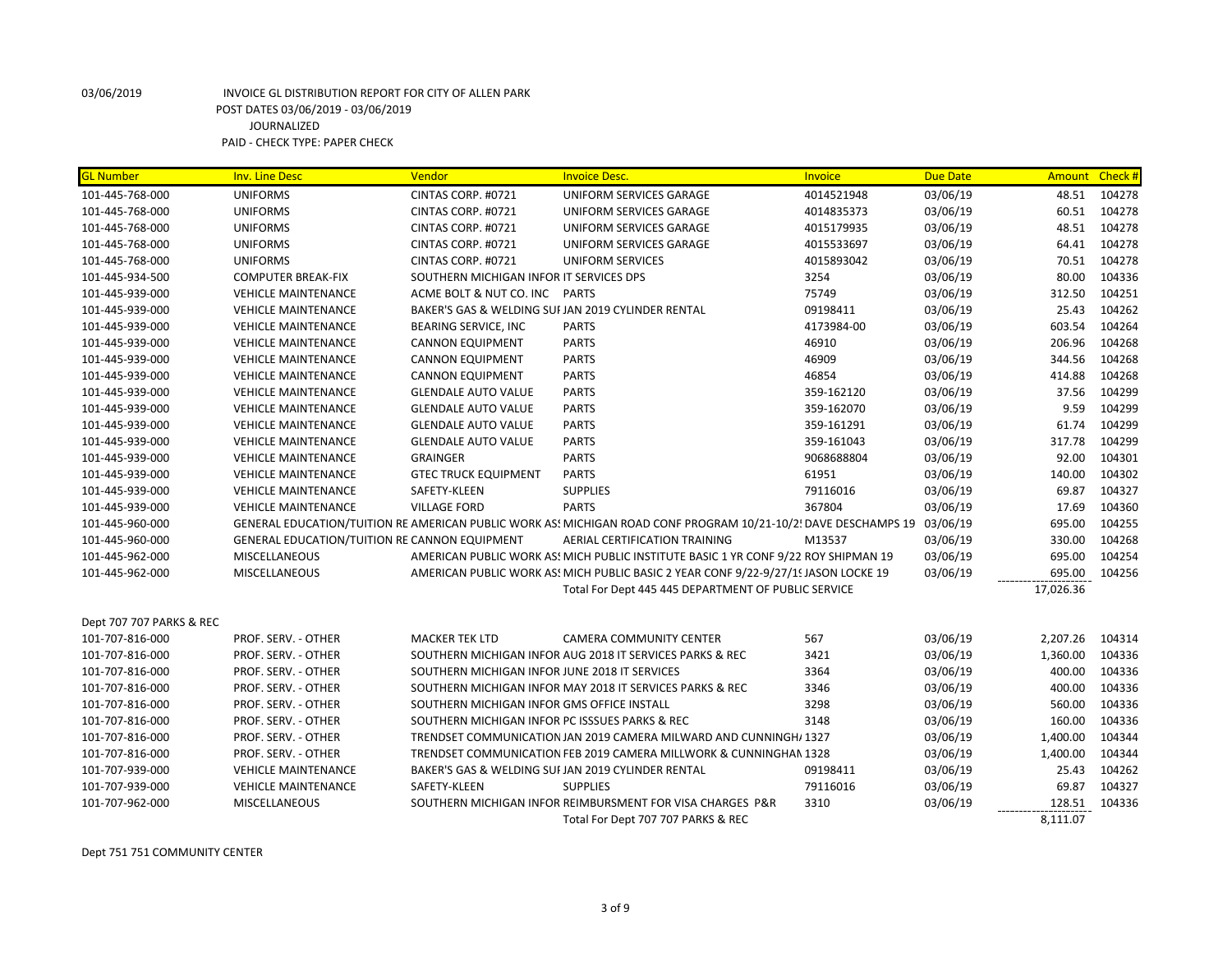| <b>GL Number</b>                | <b>Inv. Line Desc</b>                                                              | Vendor                                            | <b>Invoice Desc.</b>                                       | Invoice         | <b>Due Date</b> | Amount Check # |        |
|---------------------------------|------------------------------------------------------------------------------------|---------------------------------------------------|------------------------------------------------------------|-----------------|-----------------|----------------|--------|
| 101-751-757-000                 | OPERATING SUPPLIES 3688                                                            | GREAT LAKES ACE HARDWAR FEB 2019 PURCHASES        |                                                            | <b>FEB 2019</b> | 03/06/19        | 107.19         | 104248 |
| 101-751-757-000                 | <b>OPERATING SUPPLIES</b>                                                          | <b>GORDON FOOD SERV.</b>                          | <b>SUPPLIES PARKS &amp; REC</b>                            | 846147874       | 03/06/19        | 70.45          | 104300 |
| 101-751-757-000                 | <b>OPERATING SUPPLIES</b>                                                          | <b>GORDON FOOD SERV.</b>                          | <b>SUPPLIES FOR PARKS &amp; REC</b>                        | 846147728       | 03/06/19        | 62.03          | 104300 |
| 101-751-757-000                 | <b>OPERATING SUPPLIES</b>                                                          | GORDON FOOD SERV.                                 | <b>SUPPLIES FOR PARKS &amp; REC</b>                        | 917061678       | 03/06/19        | 194.91         | 104300 |
| 101-751-757-000                 | <b>OPERATING SUPPLIES</b>                                                          | MCFARLAND, GAIL                                   | REIMBURSEMENT FOR COMM CTR PURCHASE REIMBURSEMENT\         |                 | 03/06/19        | 44.68          | 104316 |
| 101-751-757-000                 | <b>OPERATING SUPPLIES</b>                                                          | <b>SAM'S CLUB DIRECT</b>                          | JAN 2019 PURCHASES                                         | <b>JAN 2019</b> | 03/06/19        | 944.80         | 104328 |
| 101-751-816-000                 | PROF. SERV. - OTHER                                                                |                                                   | JERRY COHEN ELITE LAB INC FEB 2019 COOLING WATER TREATMENT | 7720            | 03/06/19        | 200.00         | 104309 |
| 101-751-816-000                 | PROF. SERV. - OTHER                                                                | <b>MACKER TEK LTD</b>                             | <b>CAMERA COMMUNITY CENTER</b>                             | 567             | 03/06/19        | 2,207.25       | 104314 |
| 101-751-920-000                 | <b>UTILITIES</b>                                                                   | <b>ALLEN PARK WATER</b>                           | COMMUNITY CENTER WATER SERVICES 1/1/19 401-WH158-00        |                 | 03/06/19        | 1,663.80       | 104257 |
| 101-751-931-000                 | <b>BUILDING MAINTENANCE 3691</b>                                                   | <b>GREAT LAKES ACE HARDWAR FEB 2019 PURCHASES</b> |                                                            | <b>FEB 2019</b> | 03/06/19        | 59.47          | 104248 |
| 101-751-931-000                 | <b>BUILDING MAINTENANCE</b>                                                        |                                                   | EXPERT HEATING & COOLING NO HEAT SERVICE CALL PARKS & REC  | W33135          | 03/06/19        | 54.00          | 104297 |
| 101-751-931-000                 | <b>BUILDING MAINTENANCE</b>                                                        | MCFARLAND, GAIL                                   | REIMBURSEMENT FOR COMM CTR PURCHASE REIMBURSEMENT\         |                 | 03/06/19        | 63.43          | 104316 |
| 101-751-931-000                 | <b>BUILDING MAINTENANCE</b>                                                        | NETWORK SERVICES COMPAI SUPPLIES PARKS & REC      |                                                            | 6573219-00      | 03/06/19        | 361.00         | 104317 |
| 101-751-931-000                 | <b>BUILDING MAINTENANCE</b>                                                        | NETWORK SERVICES COMPAI SUPPLIES PARKS & REC      |                                                            | 6570140-01      | 03/06/19        | 66.56          | 104317 |
| 101-751-931-000                 | <b>BUILDING MAINTENANCE</b>                                                        | <b>ORKIN</b>                                      | FEB 2019 COMM CTR SERVICES                                 | 178094262       | 03/06/19        | 78.08          | 104320 |
| 101-751-934-000                 | EQUIPMENT MAINTENANCE 3706 GREAT LAKES ACE HARDWAR FEB 2019 PURCHASES              |                                                   |                                                            | <b>FEB 2019</b> | 03/06/19        | 18.78          | 104248 |
| 101-751-939-000                 | <b>VEHICLE MAINTENANCE 3687</b>                                                    | <b>GREAT LAKES ACE HARDWAR FEB 2019 PURCHASES</b> |                                                            | <b>FEB 2019</b> | 03/06/19        | 30.37          | 104248 |
|                                 |                                                                                    |                                                   | Total For Dept 751 751 COMMUNITY CENTER                    |                 |                 | 6,226.80       |        |
|                                 |                                                                                    |                                                   | Total For Fund 101 GENERAL FUND                            |                 |                 | 102,322.06     |        |
|                                 |                                                                                    |                                                   |                                                            |                 |                 |                |        |
| Fund 202 MAJOR STREET FUND      |                                                                                    |                                                   |                                                            |                 |                 |                |        |
| Dept 475 475 TRAFFIC SERVICES   |                                                                                    |                                                   |                                                            |                 |                 |                |        |
| 202-475-703-050                 | INTERFUND LABOR/EQUIP - TRAFF WAYNE COUNTY - ACCTS. RECTRAFFIC SIGNAL ENERGY 11/18 |                                                   |                                                            | 1009390         | 03/06/19        | 219.57         | 104351 |
| 202-475-703-050                 | INTERFUND LABOR/EQUIP - TRAFF WAYNE COUNTY - ACCTS. RECTRAFFIC SIGNAL ENERGY 12/18 |                                                   |                                                            | 1009431         | 03/06/19        | 219.57         | 104352 |
| 202-475-757-000                 | <b>OPERATING SUPPLIES</b>                                                          | <b>BLUE TARP FINANCIAL</b>                        | <b>PARTS</b>                                               | 42043154        | 03/06/19        | 988.69         | 104265 |
| 202-475-757-000                 | <b>OPERATING SUPPLIES</b>                                                          | <b>BLUE TARP FINANCIAL</b>                        | <b>CREDIT ON RESTOCK FEE</b>                               | 42007375        | 03/06/19        | (116.98)       | 104265 |
| 202-475-757-000                 | <b>OPERATING SUPPLIES</b>                                                          | <b>BLUE TARP FINANCIAL</b>                        | RETURN MDSE AND RESTOCK CREDIT                             | 41883222        | 03/06/19        | (702.66)       | 104265 |
|                                 |                                                                                    |                                                   | Total For Dept 475 475 TRAFFIC SERVICES                    |                 |                 | 608.19         |        |
| Dept 479 PRESERVATION - STREETS |                                                                                    |                                                   |                                                            |                 |                 |                |        |
| 202-479-801-215                 | PROF'L SERVICES                                                                    | <b>BUCCILLI GROUP, LLC</b>                        | INSPECTION SERV S WOOD 6/12/18-6/15/18                     | 2909            | 03/06/19        | 378.00         | 104267 |
| 202-479-820-000                 | <b>ENGINEERING</b>                                                                 | C.E. RAINES COMPANY                               | JOB AP-26 SURVEY BRIDGE EVALUATIONS INSPL15808             |                 | 03/06/19        | 150.00         | 104272 |
| 202-479-820-000                 | <b>ENGINEERING</b>                                                                 | <b>C.E. RAINES COMPANY</b>                        | JOB AP-109 SURVEY PARK AVE PAVEMENT REPI 15854             |                 | 03/06/19        | 30,000.00      | 104272 |
| 202-479-820-000                 | ENGINEERING                                                                        | C.E. RAINES COMPANY                               | JOB AP-52 SURVEY 2017 ST SECTIONING SERVIC 15809           |                 | 03/06/19        | 261.00         | 104272 |
|                                 |                                                                                    |                                                   | Total For Dept 479 PRESERVATION - STREETS                  |                 |                 | 30,789.00      |        |
|                                 |                                                                                    |                                                   |                                                            |                 |                 |                |        |
| Dept 505 CONSTRUCTION - STREETS |                                                                                    |                                                   |                                                            |                 |                 |                |        |
| 202-505-985-000                 | <b>CAPITAL OUTLAY</b>                                                              | SAVONE CEMENT, INC.                               | JOB AP-74 PMT 9 2018 CITY ST SECTIONING M/ AP-74           |                 | 03/06/19        | 25,318.14      | 104329 |
|                                 |                                                                                    |                                                   | Total For Dept 505 CONSTRUCTION - STREETS                  |                 |                 | 25,318.14      |        |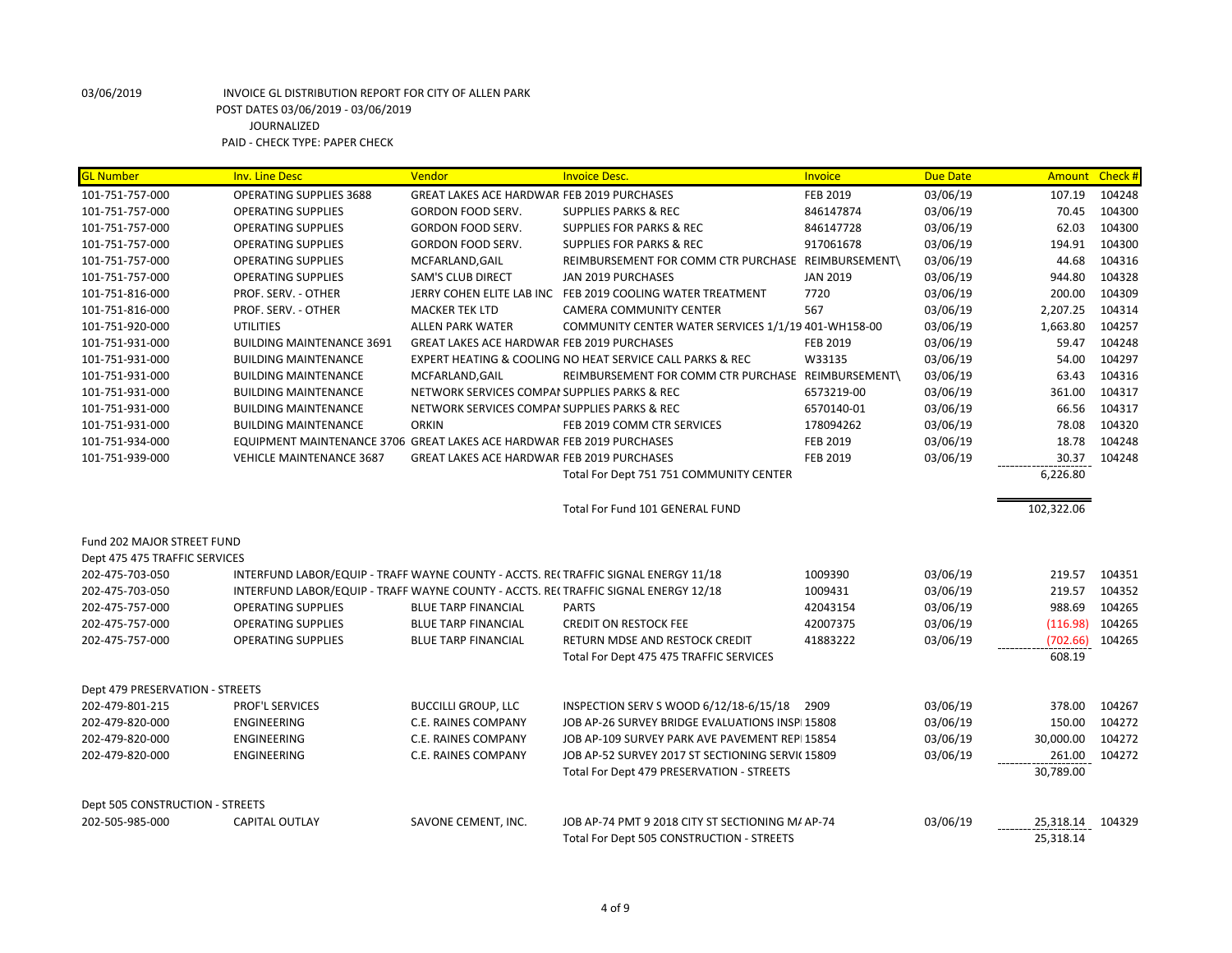| <b>GL Number</b>                  | <b>Inv. Line Desc</b>                              | Vendor                                            | <b>Invoice Desc.</b>                                                                              | Invoice         | <b>Due Date</b> | Amount    | Check# |
|-----------------------------------|----------------------------------------------------|---------------------------------------------------|---------------------------------------------------------------------------------------------------|-----------------|-----------------|-----------|--------|
|                                   |                                                    |                                                   | Total For Fund 202 MAJOR STREET FUND                                                              |                 |                 | 56,715.33 |        |
| Fund 203 LOCAL STREET FUND        |                                                    |                                                   |                                                                                                   |                 |                 |           |        |
| Dept 479 PRESERVATION - STREETS   |                                                    |                                                   |                                                                                                   |                 |                 |           |        |
| 203-479-801-200                   | MILLAGE - CONSTRUCTION                             |                                                   | GV CEMENT CONTRACTING C JOB AP-63 PMT #7 PAVEMENT REPLACEMENT JOB AP-63                           |                 | 03/06/19        | 29,314.44 | 104304 |
| 203-479-801-200                   | MILLAGE - CONSTRUCTION                             |                                                   | GV CEMENT CONTRACTING C JOB AP-35 PMT #13 PAVEMENT REPLACEMENT JOB AP-35                          |                 | 03/06/19        | 10,548.55 | 104304 |
| 203-479-801-205                   | SECTIONING - PRESERVATION                          | SAVONE CEMENT, INC.                               | JOB AP-74 PMT #9 2018 CITY ST SECTIONING L(AP-74                                                  |                 | 03/06/19        | 13,607.96 | 104329 |
| 203-479-801-215                   | PROF'L SERVICES - NON-MOTORIZI BUCCILLI GROUP, LLC |                                                   | INSPECTION SERV S WOOD 5/7/18-5/9/18                                                              | 2829            | 03/06/19        | 162.00    | 104267 |
| 203-479-801-220                   | PROF'L SERVICES -TREES                             | T-N-T TREE SERVICE INC                            | REMOVAL OF TREES AND CLEAN UP                                                                     | 800148          | 03/06/19        | 1,500.00  | 104339 |
| 203-479-801-220                   | PROF'L SERVICES - TREES                            | T-N-T TREE SERVICE INC                            | REMOVAL OF TREES AND CLEAN UP                                                                     | 600146          | 03/06/19        | 3,000.00  | 104339 |
|                                   |                                                    |                                                   | Total For Dept 479 PRESERVATION - STREETS                                                         |                 |                 | 58,132.95 |        |
| Dept 483 ADMINISTRATION - STREETS |                                                    |                                                   |                                                                                                   |                 |                 |           |        |
| 203-483-820-000                   | ENGINEERING                                        | <b>BUCCILLI GROUP, LLC</b>                        | INSPECTION SERV S WOOD 5/14/18-5/15/18                                                            | 2844            | 03/06/19        | 270.00    | 104267 |
| 203-483-820-000                   | <b>ENGINEERING</b>                                 | C.E. RAINES COMPANY                               | JOB AP-107 SURVEY MCLAIN AVE PAVEMENT R 15856                                                     |                 | 03/06/19        | 25,000.00 | 104272 |
| 203-483-820-000                   | ENGINEERING                                        | C.E. RAINES COMPANY                               | JOB AP-63 SURVEY 2018 RD PAVEMENT REPAIR 15813                                                    |                 | 03/06/19        | 2,633.00  | 104272 |
|                                   |                                                    |                                                   | Total For Dept 483 ADMINISTRATION - STREETS                                                       |                 |                 | 27,903.00 |        |
|                                   |                                                    |                                                   |                                                                                                   |                 |                 |           |        |
|                                   |                                                    |                                                   | Total For Fund 203 LOCAL STREET FUND                                                              |                 |                 | 86,035.95 |        |
|                                   |                                                    |                                                   |                                                                                                   |                 |                 |           |        |
| Fund 226 RUBBISH FUND             |                                                    |                                                   |                                                                                                   |                 |                 |           |        |
| Dept 450 450 RUBBISH              |                                                    |                                                   |                                                                                                   |                 |                 |           |        |
| 226-450-817-000                   | <b>WASTE DISPOSAL</b>                              | TAYLOR, CITY OF                                   | DEC 2018 COMPOST BILLING                                                                          | 0011452         | 03/06/19        | 2,362.64  | 104340 |
|                                   |                                                    |                                                   | Total For Dept 450 450 RUBBISH                                                                    |                 |                 | 2,362.64  |        |
|                                   |                                                    |                                                   | Total For Fund 226 RUBBISH FUND                                                                   |                 |                 | 2,362.64  |        |
| Fund 249 BUILDING FUND            |                                                    |                                                   |                                                                                                   |                 |                 |           |        |
| Dept 000                          |                                                    |                                                   |                                                                                                   |                 |                 |           |        |
| 249-000-607-000                   | FEES REVENUE 394.00-15% =                          | ALLPOINT CONSTRUCTION                             | REFUND ON PERMIT PB181584                                                                         | <b>REFUND</b>   | 03/06/19        | 334.90    | 104252 |
| 249-000-607-000                   | <b>FEES REVENUE</b>                                |                                                   | THOMPSON CAPITAL GROUP REFUND ON REGISTERED PROPERTY 5133 ALLE REFUND                             |                 | 03/06/19        | 200.00    | 104342 |
| 249-000-607-000                   | FEES REVENUE 334.00-15%=                           | <b>VICTORS ROOFING</b>                            | CANCELLED PERMIT PB181598                                                                         | <b>REFUND</b>   | 03/06/19        | 283.90    | 104348 |
|                                   |                                                    |                                                   | Total For Dept 000                                                                                |                 |                 | 818.80    |        |
| Dept 371 371 BUILDING DEPARTMENT  |                                                    |                                                   |                                                                                                   |                 |                 |           |        |
| 249-371-800-000                   | <b>ORDINANCE EXPENSE</b>                           | <b>DICKS JEREMY</b>                               | REFUND ON VEHICLE TOWED WRONGLY                                                                   | <b>REFUND</b>   | 03/06/19        | 325.00    | 104289 |
| 249-371-934-000                   | <b>EQUIPMENT MAINTENANCE</b>                       | SOUTHERN MICHIGAN INFOR IT SERVICES BLDG DEPT     |                                                                                                   | 3297            | 03/06/19        | 480.00    | 104336 |
| 249-371-935-000                   |                                                    |                                                   | COMPUTER SOFTWARE MAINTEN/SOUTHERN MICHIGAN INFOR SHORT PAID ORIGINAL ON INVOICE 5/17/17 PD 2880- |                 | 03/06/19        | 10.00     | 104336 |
| 249-371-962-000                   | MISCELLANEOUS 3664                                 | <b>GREAT LAKES ACE HARDWAR FEB 2019 PURCHASES</b> |                                                                                                   | <b>FEB 2019</b> | 03/06/19        | 13.47     | 104248 |
|                                   |                                                    |                                                   | Total For Dept 371 371 BUILDING DEPARTMENT                                                        |                 |                 | 828.47    |        |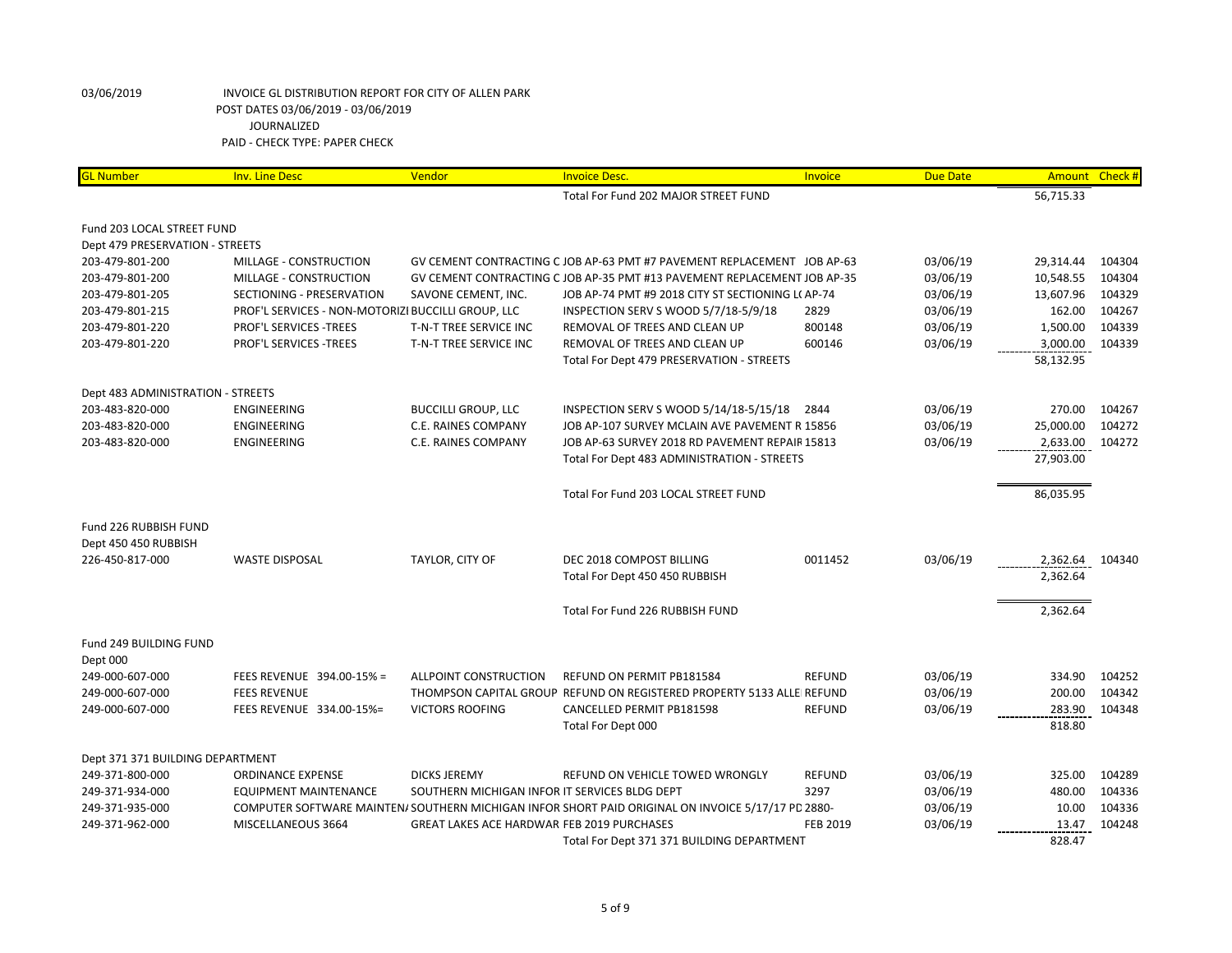| <b>GL Number</b>                 | <b>Inv. Line Desc</b>                         | Vendor                                      | <b>Invoice Desc.</b>                                               | Invoice         | <b>Due Date</b> | <b>Amount</b> | Check # |
|----------------------------------|-----------------------------------------------|---------------------------------------------|--------------------------------------------------------------------|-----------------|-----------------|---------------|---------|
|                                  |                                               |                                             | Total For Fund 249 BUILDING FUND                                   |                 |                 | 1,647.27      |         |
| Fund 250 DDA OPERATING           |                                               |                                             |                                                                    |                 |                 |               |         |
| Dept 000                         |                                               |                                             |                                                                    |                 |                 |               |         |
| 250-000-716-000                  | MEDICAL                                       | KIBBY, JENNIFER                             | REIMBURSEMENT MEDICAL EXPENSE                                      | REIMBURSEMENT   | 03/06/19        | 1,979.28      | 104313  |
| 250-000-718-000                  | <b>OPTICAL</b>                                | KIBBY, JENNIFER                             | REIMBURSEMENT MEDICAL EXPENSE                                      | REIMBURSEMENT   | 03/06/19        | 26.00         | 104313  |
| 250-000-720-000                  | <b>DENTAL</b>                                 | KIBBY, JENNIFER                             | REIMBURSEMENT MEDICAL EXPENSE                                      | REIMBURSEMENT   | 03/06/19        | 57.72         | 104313  |
| 250-000-728-000                  | <b>OFFICE SUPPLIES</b>                        | STERLING OFFICE SYSTEMS                     | <b>DDA SUPPLIES</b>                                                | <b>IN9542</b>   | 03/06/19        | 1,150.60      | 104338  |
| 250-000-931-000                  | <b>BUILDING MAINTENANCE</b>                   | <b>HADDIX ELECTRIC</b>                      | JAN 2019 LIGHT CHECK                                               | 9430            | 03/06/19        | 2,717.00      | 104305  |
| 250-000-931-000                  | <b>BUILDING MAINTENANCE</b>                   |                                             | JOHN'S LANDSCAPING & SNO 2018-2019 DDA SNOW REMOVAL CONTRACT 2 944 |                 | 03/06/19        | 4,592.50      | 104310  |
| 250-000-931-000                  | <b>BUILDING MAINTENANCE</b>                   | WISNIEWSKI, ANTONIA                         | DDA OFFICE CLEANING 2/9 AND 2/23/19                                | 463793          | 03/06/19        | 60.00         | 104356  |
| 250-000-962-000                  | <b>MISCELLANEOUS</b>                          |                                             | DOWNRIVER PEST CONTROL JAN 2019 PEST CONTROL DDA                   | <b>JAN 2019</b> | 03/06/19        | 130.00        | 104291  |
|                                  |                                               |                                             | Total For Dept 000                                                 |                 |                 | 10,713.10     |         |
|                                  |                                               |                                             | Total For Fund 250 DDA OPERATING                                   |                 |                 | 10,713.10     |         |
| Fund 266 DRUG FORFEITURE - STATE |                                               |                                             |                                                                    |                 |                 |               |         |
| Dept 000                         |                                               |                                             |                                                                    |                 |                 |               |         |
| 266-000-757-000                  | <b>OPERATING SUPPLIES</b>                     | C.M.P. DISTRIBUTORS, INC.                   | POLICE GEAR OFFICER A WINGER                                       | 58137           | 03/06/19        | 2,515.00      | 104280  |
| 266-000-757-000                  | <b>OPERATING SUPPLIES</b>                     | C.M.P. DISTRIBUTORS, INC.                   | POLICE GEAR FOR MARIO SANTOS                                       | 58208           | 03/06/19        | 813.00        | 104280  |
| 266-000-939-000                  | <b>VEHICLE MAINTENANCE</b>                    |                                             | BAKER'S GAS & WELDING SUI JAN 2019 CYLINDER RENTAL                 | 09198411        | 03/06/19        | 25.43         | 104262  |
| 266-000-939-000                  | <b>VEHICLE MAINTENANCE</b>                    | <b>INTERSTATE BATTERY OF SE N PARTS</b>     |                                                                    | 60003742        | 03/06/19        | 245.90        | 104307  |
| 266-000-939-000                  | <b>VEHICLE MAINTENANCE</b>                    | SAFETY-KLEEN                                | <b>SUPPLIES</b>                                                    | 79116016        | 03/06/19        | 69.87         | 104327  |
| 266-000-984-000                  | COMPUTER EQUIPMENT/SOFTWA CDW GOVERNMENT, LLC |                                             | PORTABLE BLUETOOTH POLICE DEPT                                     | <b>RCD4675</b>  | 03/06/19        | 885.20        | 104270  |
| 266-000-984-000                  | COMPUTER EQUIPMENT/SOFTWA PRAETORIAN DIGITAL  |                                             | ANNUAL BILLING FOR POLICE SUBSCRIPTION D/010134-8798               |                 | 03/06/19        | 2,920.00      | 104322  |
| 266-000-985-000                  | <b>CAPITAL OUTLAY</b>                         | <b>CYNERGY</b>                              | REMOVAL OF EMER EQUIPMENT FOR VEH #1 C 32589                       |                 | 03/06/19        | 329.82        | 104284  |
| 266-000-985-000                  | <b>CAPITAL OUTLAY</b>                         | <b>MAJIK GRAPHICS</b>                       | <b>REPAIRS TO POLICE VEHICLE</b>                                   | 18454           | 03/06/19        | 430.00        | 104315  |
|                                  |                                               |                                             | Total For Dept 000                                                 |                 |                 | 8,234.22      |         |
|                                  |                                               |                                             | Total For Fund 266 DRUG FORFEITURE - STATE                         |                 |                 | 8,234.22      |         |
| Fund 271 LIBRARY                 |                                               |                                             |                                                                    |                 |                 |               |         |
| Dept 000                         |                                               |                                             |                                                                    |                 |                 |               |         |
| 271-000-728-000                  | <b>OFFICE SUPPLIES</b>                        | THE LIBRARY NETWORK                         | <b>SUPPLIES FOR LIBRARY</b>                                        | 63780           | 03/06/19        | 143.98        | 104341  |
| 271-000-757-000                  | <b>OPERATING SUPPLIES</b>                     | <b>DYBIS KAREN</b>                          | BETTER MADE PROGRAM 3/12/19                                        | 3/12/2019       | 03/06/19        | 75.00         | 104293  |
| 271-000-828-000                  | <b>MATERIALS</b>                              | <b>STEINWAY INC</b>                         | <b>CDS FOR LIBRARY</b>                                             | 38548           | 03/06/19        | 78.95         | 104258  |
| 271-000-828-000                  | <b>MATERIALS</b>                              | <b>BAKER &amp; TAYLOR</b>                   | <b>MATERIALS FOR LIBRARY</b>                                       | 2034333842      | 03/06/19        | 33.05         | 104261  |
| 271-000-828-000                  | <b>MATERIALS</b>                              | <b>BAKER &amp; TAYLOR</b>                   | <b>MATERIALS FOR LIBRARY</b>                                       | 2034330161      | 03/06/19        | 73.34         | 104261  |
| 271-000-931-000                  | <b>BUILDING MAINTENANCE</b>                   | <b>GULLIVER, JERRY</b>                      | SNOW REMOVAL LIBRARY 2/18/19                                       | 21819LIB        | 03/06/19        | 90.00         | 104303  |
| 271-000-931-000                  | <b>BUILDING MAINTENANCE</b>                   | <b>GULLIVER, JERRY</b>                      | SNOW REMOVAL LIBRARY 2/27/19                                       | 22719LIB        | 03/06/19        | 90.00         | 104303  |
| 271-000-934-000                  | <b>EQUIPMENT MAINTENANCE</b>                  | SOUTHERN MICHIGAN INFOR IT SERVICES LIBRARY |                                                                    | 3420            | 03/06/19        | 40.00         | 104336  |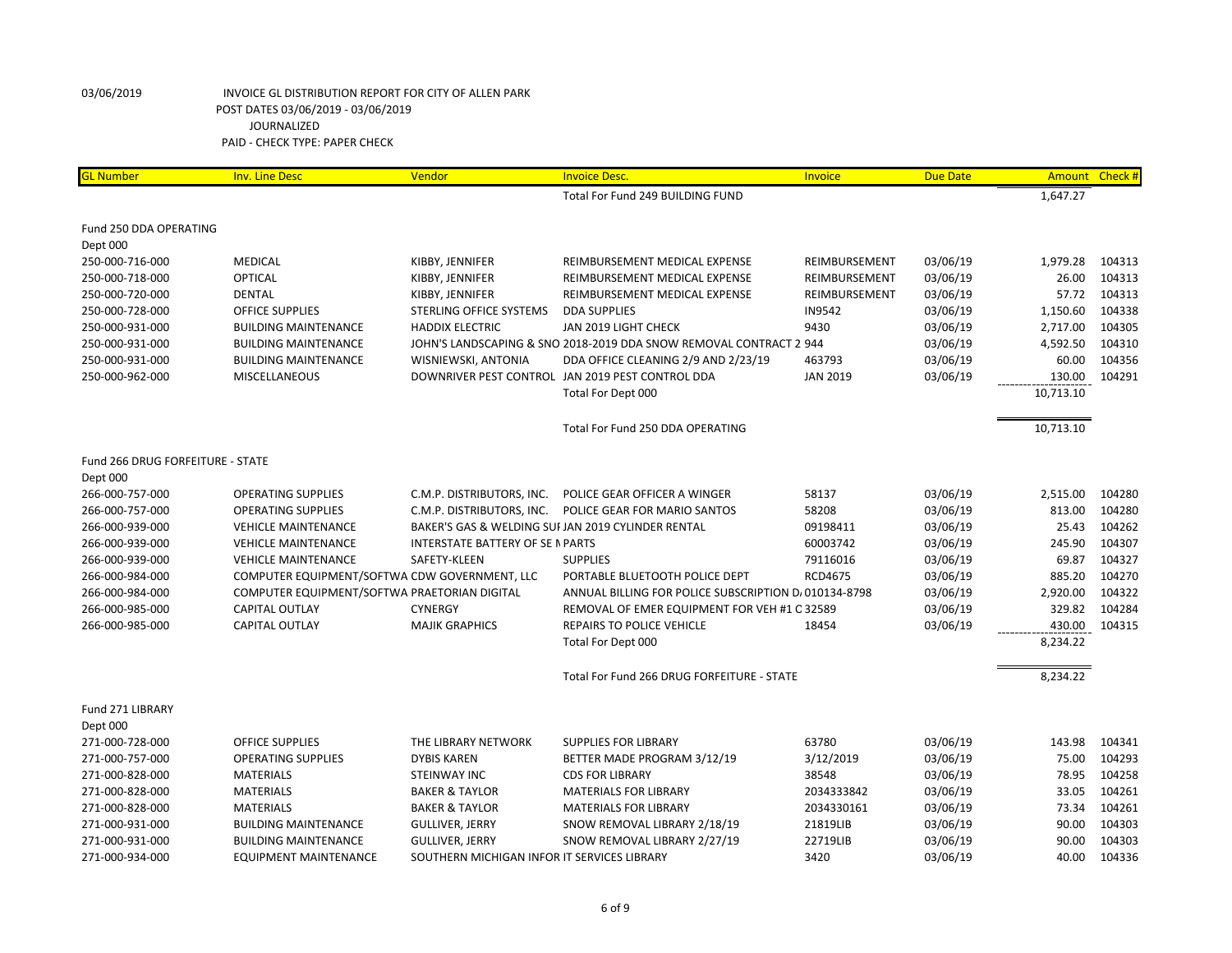| 624.32<br>Total For Dept 000<br>624.32<br><b>Total For Fund 271 LIBRARY</b><br>Fund 592 WATER & SEWER<br>Dept 600 WATER<br>03/06/19<br>549.50<br>104250<br>592-600-873-000<br><b>MAIN MAINTENANCE</b><br>ACE-TEX ENTERPRISES INC<br><b>SUPPLIES</b><br>ACE232922<br>03/06/19<br>104282<br><b>SUPPLIES</b><br>K187173<br>358.48<br>592-600-873-000<br><b>MAIN MAINTENANCE</b><br>CORE & MAIN LP<br>104282<br><b>PARTS</b><br>K062271<br>03/06/19<br>460.57<br>592-600-873-000<br><b>MAIN MAINTENANCE</b><br>CORE & MAIN LP<br><b>PARTS</b><br>03/06/19<br>154.76<br>104282<br>592-600-873-000<br><b>MAIN MAINTENANCE</b><br>CORE & MAIN LP<br>K144567<br>735.15<br>104311<br>090819<br>03/06/19<br>592-600-873-000<br><b>MAIN MAINTENANCE</b><br>JOHN D. OSBORNE TRUCKING SUPPLIES WATER DEPT<br>179,646.18<br>104358<br>592-600-926-050<br>PURCHASED WATER<br>GREAT LAKES WATER AUTHO JAN 2019 WHOLESALE USAGE<br>JANWHOLESALE<br>03/06/19<br>24.84<br>104248<br>592-600-939-000<br><b>VEHICLE MAINTENANCE 3693</b><br><b>GREAT LAKES ACE HARDWAR FEB 2019 PURCHASES</b><br><b>FEB 2019</b><br>03/06/19<br>104306<br>592-600-978-004<br>03/06/19<br>4,934.00<br><b>CROSS CONNECTION PROGRAM</b><br>HYDRO DESIGNS, INC.<br>FEB 2019 CROSS CONNECTION CONTROL PROG 0051307-IN<br>104306<br>592-600-978-004<br><b>CROSS CONNECTION PROGRAM</b><br>HYDRO DESIGNS, INC.<br>FEB 2019 CROSS CONNECTION PROGRAM COM 0051525-IN<br>03/06/19<br>1,500.00<br>592-600-985-000<br>BRICCO EXCAVATING CO LLC JOB AP-53 PMT #4 JONAS AVE WATER MAIN RE AP-53<br>03/06/19<br>36,397.39<br>104266<br>CAPITAL OUTLAY<br><b>CAPITAL OUTLAY</b><br>BRICCO EXCAVATING CO LLC JOB AP 53 AND AP 83 PMT #4 FINAL SECT 1 THI AP-53-AP-63<br>03/06/19<br>48,760.73<br>104266<br>592-600-985-000<br>273,521.60<br>Total For Dept 600 WATER<br>Dept 601 601 SEWER<br>592-601-745-200<br><b>PAVEMENT REPAIRS</b><br>JOB AP-73 PMT #5 FINAL 2018 REPLACEMTN W AP-73<br>03/06/19<br>5,982.18<br>104329<br>SAVONE CEMENT, INC.<br>592-601-745-300<br>SAVONE CEMENT, INC.<br>JOB AP-73 FINAL 2018 PAVEMENT REPLACEME AP-73<br>03/06/19<br>1,691.65<br>104329<br>STORM/CB MAINTENANCE<br>104335<br><b>OPERATING SUPPLIES</b><br><b>SMART BILL</b><br>36018-S<br>03/06/19<br>1,923.38<br>592-601-757-000<br>MARCH 2019 WATER BILLS AND SUPPLIES<br>7077<br>03/06/19<br>537.70<br>104354<br>592-601-900-000<br>PRINTING & PUBLISHING<br>ALLEGRA MARKETING<br><b>TAGS WATER DEPT</b><br><b>JANIWC</b><br>03/06/19<br>1,612.35<br>104286<br>GREAT LAKES WATER AUTHO JAN 2019 IWC CHARGES<br>592-601-908-000<br><b>IWC CHARGES- DETROIT</b><br>03/06/19<br>44,713.95<br>104292<br>592-601-927-060<br>SEWAGE DISPOSAL- WAYNE COUN DUWA<br>JAN 2019 SEWAGE DISPOSAL<br>SEWAGEJAN<br>349.28<br>104287<br>GREAT LAKES WATER AUTHO JAN 2019 POLLUTANT CHARGES<br>03/06/19<br>592-601-927-100<br>DETROIT POLLUTANTS<br>JANPOLLUTANT<br>63.38<br>104248<br>SEWER MAINTENANCE 3701<br><b>GREAT LAKES ACE HARDWAR FEB 2019 PURCHASES</b><br><b>FEB 2019</b><br>03/06/19<br>592-601-930-000<br>25.46<br>104262<br>09198411<br>03/06/19<br>592-601-939-100<br><b>VEHICLE MAINTENANCE</b><br>BAKER'S GAS & WELDING SUI JAN 2019 CYLINDER RENTAL<br>03/06/19<br>81.63<br>104296<br>592-601-939-100<br><b>VEHICLE MAINTENANCE</b><br><b>EXOTIC AUTOMATION &amp; SUPIPARTS</b><br>1864421<br>69.90<br>104327<br><b>VEHICLE MAINTENANCE</b><br>SAFETY-KLEEN<br>03/06/19<br>592-601-939-100<br><b>SUPPLIES</b><br>79116016<br>39.95<br>104333<br>FAIRLANE/INDEPNCE MKT STATIOI SECURITY CENTRAL PROTECTI BURG/FIRE CELL BACK UP 3/1/19-3/31/19<br>4810188<br>03/06/19<br>592-601-940-500<br>104272<br>JOB AP-01 GENERAL PROJECTS<br>15806<br>03/06/19<br>1,286.00<br>592-601-951-000<br><b>ENGINEERING CONSULTANTS</b><br>C.E. RAINES COMPANY<br>27,500.00<br>104295<br>03/06/19<br>592-601-962-000<br><b>MISCELLANEOUS</b><br>ETNA SUPPLY COMPANY<br>SENSUS ANNUAL HOSTING FEE<br>S101122347.015<br>03/06/19<br>625.00<br>104357<br>592-601-983-000<br><b>BACKUP GENERATORS</b><br>WOLVERINE POWER SYSTEM! SERVICE CALL DIAGNOSTIC TEST SWITCH, BACK 0165135-IN<br>86,501.81<br>Total For Dept 601 601 SEWER<br>Dept 603 603 BASIN<br>A & B LOCKSMITH<br><b>BASIN SUPPLIES</b><br>85569<br>03/06/19<br>34.50<br>104245<br>592-603-757-000<br><b>OPERATING SUPPLIES</b><br>104301<br><b>GRAINGER</b><br><b>PARTS</b><br>03/06/19<br>62.70<br>592-603-757-000<br><b>OPERATING SUPPLIES</b><br>9069955046 | <b>GL Number</b> | <b>Inv. Line Desc</b>     | Vendor          | <b>Invoice Desc.</b>         | Invoice    | <b>Due Date</b> | <b>Amount</b> | Check# |
|------------------------------------------------------------------------------------------------------------------------------------------------------------------------------------------------------------------------------------------------------------------------------------------------------------------------------------------------------------------------------------------------------------------------------------------------------------------------------------------------------------------------------------------------------------------------------------------------------------------------------------------------------------------------------------------------------------------------------------------------------------------------------------------------------------------------------------------------------------------------------------------------------------------------------------------------------------------------------------------------------------------------------------------------------------------------------------------------------------------------------------------------------------------------------------------------------------------------------------------------------------------------------------------------------------------------------------------------------------------------------------------------------------------------------------------------------------------------------------------------------------------------------------------------------------------------------------------------------------------------------------------------------------------------------------------------------------------------------------------------------------------------------------------------------------------------------------------------------------------------------------------------------------------------------------------------------------------------------------------------------------------------------------------------------------------------------------------------------------------------------------------------------------------------------------------------------------------------------------------------------------------------------------------------------------------------------------------------------------------------------------------------------------------------------------------------------------------------------------------------------------------------------------------------------------------------------------------------------------------------------------------------------------------------------------------------------------------------------------------------------------------------------------------------------------------------------------------------------------------------------------------------------------------------------------------------------------------------------------------------------------------------------------------------------------------------------------------------------------------------------------------------------------------------------------------------------------------------------------------------------------------------------------------------------------------------------------------------------------------------------------------------------------------------------------------------------------------------------------------------------------------------------------------------------------------------------------------------------------------------------------------------------------------------------------------------------------------------------------------------------------------------------------------------------------------------------------------------------------------------------------------------------------------------------------------------------------------------------------------------------------------------------------------------------------------------------------------------------------------------------------------------------------------------------------------------------------------------------------------------------------------------------------------------------------------------------------------------------------------------------------------------------------------------------------------------|------------------|---------------------------|-----------------|------------------------------|------------|-----------------|---------------|--------|
|                                                                                                                                                                                                                                                                                                                                                                                                                                                                                                                                                                                                                                                                                                                                                                                                                                                                                                                                                                                                                                                                                                                                                                                                                                                                                                                                                                                                                                                                                                                                                                                                                                                                                                                                                                                                                                                                                                                                                                                                                                                                                                                                                                                                                                                                                                                                                                                                                                                                                                                                                                                                                                                                                                                                                                                                                                                                                                                                                                                                                                                                                                                                                                                                                                                                                                                                                                                                                                                                                                                                                                                                                                                                                                                                                                                                                                                                                                                                                                                                                                                                                                                                                                                                                                                                                                                                                                                                                                                |                  |                           |                 |                              |            |                 |               |        |
|                                                                                                                                                                                                                                                                                                                                                                                                                                                                                                                                                                                                                                                                                                                                                                                                                                                                                                                                                                                                                                                                                                                                                                                                                                                                                                                                                                                                                                                                                                                                                                                                                                                                                                                                                                                                                                                                                                                                                                                                                                                                                                                                                                                                                                                                                                                                                                                                                                                                                                                                                                                                                                                                                                                                                                                                                                                                                                                                                                                                                                                                                                                                                                                                                                                                                                                                                                                                                                                                                                                                                                                                                                                                                                                                                                                                                                                                                                                                                                                                                                                                                                                                                                                                                                                                                                                                                                                                                                                |                  |                           |                 |                              |            |                 |               |        |
|                                                                                                                                                                                                                                                                                                                                                                                                                                                                                                                                                                                                                                                                                                                                                                                                                                                                                                                                                                                                                                                                                                                                                                                                                                                                                                                                                                                                                                                                                                                                                                                                                                                                                                                                                                                                                                                                                                                                                                                                                                                                                                                                                                                                                                                                                                                                                                                                                                                                                                                                                                                                                                                                                                                                                                                                                                                                                                                                                                                                                                                                                                                                                                                                                                                                                                                                                                                                                                                                                                                                                                                                                                                                                                                                                                                                                                                                                                                                                                                                                                                                                                                                                                                                                                                                                                                                                                                                                                                |                  |                           |                 |                              |            |                 |               |        |
|                                                                                                                                                                                                                                                                                                                                                                                                                                                                                                                                                                                                                                                                                                                                                                                                                                                                                                                                                                                                                                                                                                                                                                                                                                                                                                                                                                                                                                                                                                                                                                                                                                                                                                                                                                                                                                                                                                                                                                                                                                                                                                                                                                                                                                                                                                                                                                                                                                                                                                                                                                                                                                                                                                                                                                                                                                                                                                                                                                                                                                                                                                                                                                                                                                                                                                                                                                                                                                                                                                                                                                                                                                                                                                                                                                                                                                                                                                                                                                                                                                                                                                                                                                                                                                                                                                                                                                                                                                                |                  |                           |                 |                              |            |                 |               |        |
|                                                                                                                                                                                                                                                                                                                                                                                                                                                                                                                                                                                                                                                                                                                                                                                                                                                                                                                                                                                                                                                                                                                                                                                                                                                                                                                                                                                                                                                                                                                                                                                                                                                                                                                                                                                                                                                                                                                                                                                                                                                                                                                                                                                                                                                                                                                                                                                                                                                                                                                                                                                                                                                                                                                                                                                                                                                                                                                                                                                                                                                                                                                                                                                                                                                                                                                                                                                                                                                                                                                                                                                                                                                                                                                                                                                                                                                                                                                                                                                                                                                                                                                                                                                                                                                                                                                                                                                                                                                |                  |                           |                 |                              |            |                 |               |        |
|                                                                                                                                                                                                                                                                                                                                                                                                                                                                                                                                                                                                                                                                                                                                                                                                                                                                                                                                                                                                                                                                                                                                                                                                                                                                                                                                                                                                                                                                                                                                                                                                                                                                                                                                                                                                                                                                                                                                                                                                                                                                                                                                                                                                                                                                                                                                                                                                                                                                                                                                                                                                                                                                                                                                                                                                                                                                                                                                                                                                                                                                                                                                                                                                                                                                                                                                                                                                                                                                                                                                                                                                                                                                                                                                                                                                                                                                                                                                                                                                                                                                                                                                                                                                                                                                                                                                                                                                                                                |                  |                           |                 |                              |            |                 |               |        |
|                                                                                                                                                                                                                                                                                                                                                                                                                                                                                                                                                                                                                                                                                                                                                                                                                                                                                                                                                                                                                                                                                                                                                                                                                                                                                                                                                                                                                                                                                                                                                                                                                                                                                                                                                                                                                                                                                                                                                                                                                                                                                                                                                                                                                                                                                                                                                                                                                                                                                                                                                                                                                                                                                                                                                                                                                                                                                                                                                                                                                                                                                                                                                                                                                                                                                                                                                                                                                                                                                                                                                                                                                                                                                                                                                                                                                                                                                                                                                                                                                                                                                                                                                                                                                                                                                                                                                                                                                                                |                  |                           |                 |                              |            |                 |               |        |
|                                                                                                                                                                                                                                                                                                                                                                                                                                                                                                                                                                                                                                                                                                                                                                                                                                                                                                                                                                                                                                                                                                                                                                                                                                                                                                                                                                                                                                                                                                                                                                                                                                                                                                                                                                                                                                                                                                                                                                                                                                                                                                                                                                                                                                                                                                                                                                                                                                                                                                                                                                                                                                                                                                                                                                                                                                                                                                                                                                                                                                                                                                                                                                                                                                                                                                                                                                                                                                                                                                                                                                                                                                                                                                                                                                                                                                                                                                                                                                                                                                                                                                                                                                                                                                                                                                                                                                                                                                                |                  |                           |                 |                              |            |                 |               |        |
|                                                                                                                                                                                                                                                                                                                                                                                                                                                                                                                                                                                                                                                                                                                                                                                                                                                                                                                                                                                                                                                                                                                                                                                                                                                                                                                                                                                                                                                                                                                                                                                                                                                                                                                                                                                                                                                                                                                                                                                                                                                                                                                                                                                                                                                                                                                                                                                                                                                                                                                                                                                                                                                                                                                                                                                                                                                                                                                                                                                                                                                                                                                                                                                                                                                                                                                                                                                                                                                                                                                                                                                                                                                                                                                                                                                                                                                                                                                                                                                                                                                                                                                                                                                                                                                                                                                                                                                                                                                |                  |                           |                 |                              |            |                 |               |        |
|                                                                                                                                                                                                                                                                                                                                                                                                                                                                                                                                                                                                                                                                                                                                                                                                                                                                                                                                                                                                                                                                                                                                                                                                                                                                                                                                                                                                                                                                                                                                                                                                                                                                                                                                                                                                                                                                                                                                                                                                                                                                                                                                                                                                                                                                                                                                                                                                                                                                                                                                                                                                                                                                                                                                                                                                                                                                                                                                                                                                                                                                                                                                                                                                                                                                                                                                                                                                                                                                                                                                                                                                                                                                                                                                                                                                                                                                                                                                                                                                                                                                                                                                                                                                                                                                                                                                                                                                                                                |                  |                           |                 |                              |            |                 |               |        |
|                                                                                                                                                                                                                                                                                                                                                                                                                                                                                                                                                                                                                                                                                                                                                                                                                                                                                                                                                                                                                                                                                                                                                                                                                                                                                                                                                                                                                                                                                                                                                                                                                                                                                                                                                                                                                                                                                                                                                                                                                                                                                                                                                                                                                                                                                                                                                                                                                                                                                                                                                                                                                                                                                                                                                                                                                                                                                                                                                                                                                                                                                                                                                                                                                                                                                                                                                                                                                                                                                                                                                                                                                                                                                                                                                                                                                                                                                                                                                                                                                                                                                                                                                                                                                                                                                                                                                                                                                                                |                  |                           |                 |                              |            |                 |               |        |
|                                                                                                                                                                                                                                                                                                                                                                                                                                                                                                                                                                                                                                                                                                                                                                                                                                                                                                                                                                                                                                                                                                                                                                                                                                                                                                                                                                                                                                                                                                                                                                                                                                                                                                                                                                                                                                                                                                                                                                                                                                                                                                                                                                                                                                                                                                                                                                                                                                                                                                                                                                                                                                                                                                                                                                                                                                                                                                                                                                                                                                                                                                                                                                                                                                                                                                                                                                                                                                                                                                                                                                                                                                                                                                                                                                                                                                                                                                                                                                                                                                                                                                                                                                                                                                                                                                                                                                                                                                                |                  |                           |                 |                              |            |                 |               |        |
|                                                                                                                                                                                                                                                                                                                                                                                                                                                                                                                                                                                                                                                                                                                                                                                                                                                                                                                                                                                                                                                                                                                                                                                                                                                                                                                                                                                                                                                                                                                                                                                                                                                                                                                                                                                                                                                                                                                                                                                                                                                                                                                                                                                                                                                                                                                                                                                                                                                                                                                                                                                                                                                                                                                                                                                                                                                                                                                                                                                                                                                                                                                                                                                                                                                                                                                                                                                                                                                                                                                                                                                                                                                                                                                                                                                                                                                                                                                                                                                                                                                                                                                                                                                                                                                                                                                                                                                                                                                |                  |                           |                 |                              |            |                 |               |        |
|                                                                                                                                                                                                                                                                                                                                                                                                                                                                                                                                                                                                                                                                                                                                                                                                                                                                                                                                                                                                                                                                                                                                                                                                                                                                                                                                                                                                                                                                                                                                                                                                                                                                                                                                                                                                                                                                                                                                                                                                                                                                                                                                                                                                                                                                                                                                                                                                                                                                                                                                                                                                                                                                                                                                                                                                                                                                                                                                                                                                                                                                                                                                                                                                                                                                                                                                                                                                                                                                                                                                                                                                                                                                                                                                                                                                                                                                                                                                                                                                                                                                                                                                                                                                                                                                                                                                                                                                                                                |                  |                           |                 |                              |            |                 |               |        |
|                                                                                                                                                                                                                                                                                                                                                                                                                                                                                                                                                                                                                                                                                                                                                                                                                                                                                                                                                                                                                                                                                                                                                                                                                                                                                                                                                                                                                                                                                                                                                                                                                                                                                                                                                                                                                                                                                                                                                                                                                                                                                                                                                                                                                                                                                                                                                                                                                                                                                                                                                                                                                                                                                                                                                                                                                                                                                                                                                                                                                                                                                                                                                                                                                                                                                                                                                                                                                                                                                                                                                                                                                                                                                                                                                                                                                                                                                                                                                                                                                                                                                                                                                                                                                                                                                                                                                                                                                                                |                  |                           |                 |                              |            |                 |               |        |
|                                                                                                                                                                                                                                                                                                                                                                                                                                                                                                                                                                                                                                                                                                                                                                                                                                                                                                                                                                                                                                                                                                                                                                                                                                                                                                                                                                                                                                                                                                                                                                                                                                                                                                                                                                                                                                                                                                                                                                                                                                                                                                                                                                                                                                                                                                                                                                                                                                                                                                                                                                                                                                                                                                                                                                                                                                                                                                                                                                                                                                                                                                                                                                                                                                                                                                                                                                                                                                                                                                                                                                                                                                                                                                                                                                                                                                                                                                                                                                                                                                                                                                                                                                                                                                                                                                                                                                                                                                                |                  |                           |                 |                              |            |                 |               |        |
|                                                                                                                                                                                                                                                                                                                                                                                                                                                                                                                                                                                                                                                                                                                                                                                                                                                                                                                                                                                                                                                                                                                                                                                                                                                                                                                                                                                                                                                                                                                                                                                                                                                                                                                                                                                                                                                                                                                                                                                                                                                                                                                                                                                                                                                                                                                                                                                                                                                                                                                                                                                                                                                                                                                                                                                                                                                                                                                                                                                                                                                                                                                                                                                                                                                                                                                                                                                                                                                                                                                                                                                                                                                                                                                                                                                                                                                                                                                                                                                                                                                                                                                                                                                                                                                                                                                                                                                                                                                |                  |                           |                 |                              |            |                 |               |        |
|                                                                                                                                                                                                                                                                                                                                                                                                                                                                                                                                                                                                                                                                                                                                                                                                                                                                                                                                                                                                                                                                                                                                                                                                                                                                                                                                                                                                                                                                                                                                                                                                                                                                                                                                                                                                                                                                                                                                                                                                                                                                                                                                                                                                                                                                                                                                                                                                                                                                                                                                                                                                                                                                                                                                                                                                                                                                                                                                                                                                                                                                                                                                                                                                                                                                                                                                                                                                                                                                                                                                                                                                                                                                                                                                                                                                                                                                                                                                                                                                                                                                                                                                                                                                                                                                                                                                                                                                                                                |                  |                           |                 |                              |            |                 |               |        |
|                                                                                                                                                                                                                                                                                                                                                                                                                                                                                                                                                                                                                                                                                                                                                                                                                                                                                                                                                                                                                                                                                                                                                                                                                                                                                                                                                                                                                                                                                                                                                                                                                                                                                                                                                                                                                                                                                                                                                                                                                                                                                                                                                                                                                                                                                                                                                                                                                                                                                                                                                                                                                                                                                                                                                                                                                                                                                                                                                                                                                                                                                                                                                                                                                                                                                                                                                                                                                                                                                                                                                                                                                                                                                                                                                                                                                                                                                                                                                                                                                                                                                                                                                                                                                                                                                                                                                                                                                                                |                  |                           |                 |                              |            |                 |               |        |
|                                                                                                                                                                                                                                                                                                                                                                                                                                                                                                                                                                                                                                                                                                                                                                                                                                                                                                                                                                                                                                                                                                                                                                                                                                                                                                                                                                                                                                                                                                                                                                                                                                                                                                                                                                                                                                                                                                                                                                                                                                                                                                                                                                                                                                                                                                                                                                                                                                                                                                                                                                                                                                                                                                                                                                                                                                                                                                                                                                                                                                                                                                                                                                                                                                                                                                                                                                                                                                                                                                                                                                                                                                                                                                                                                                                                                                                                                                                                                                                                                                                                                                                                                                                                                                                                                                                                                                                                                                                |                  |                           |                 |                              |            |                 |               |        |
|                                                                                                                                                                                                                                                                                                                                                                                                                                                                                                                                                                                                                                                                                                                                                                                                                                                                                                                                                                                                                                                                                                                                                                                                                                                                                                                                                                                                                                                                                                                                                                                                                                                                                                                                                                                                                                                                                                                                                                                                                                                                                                                                                                                                                                                                                                                                                                                                                                                                                                                                                                                                                                                                                                                                                                                                                                                                                                                                                                                                                                                                                                                                                                                                                                                                                                                                                                                                                                                                                                                                                                                                                                                                                                                                                                                                                                                                                                                                                                                                                                                                                                                                                                                                                                                                                                                                                                                                                                                |                  |                           |                 |                              |            |                 |               |        |
|                                                                                                                                                                                                                                                                                                                                                                                                                                                                                                                                                                                                                                                                                                                                                                                                                                                                                                                                                                                                                                                                                                                                                                                                                                                                                                                                                                                                                                                                                                                                                                                                                                                                                                                                                                                                                                                                                                                                                                                                                                                                                                                                                                                                                                                                                                                                                                                                                                                                                                                                                                                                                                                                                                                                                                                                                                                                                                                                                                                                                                                                                                                                                                                                                                                                                                                                                                                                                                                                                                                                                                                                                                                                                                                                                                                                                                                                                                                                                                                                                                                                                                                                                                                                                                                                                                                                                                                                                                                |                  |                           |                 |                              |            |                 |               |        |
|                                                                                                                                                                                                                                                                                                                                                                                                                                                                                                                                                                                                                                                                                                                                                                                                                                                                                                                                                                                                                                                                                                                                                                                                                                                                                                                                                                                                                                                                                                                                                                                                                                                                                                                                                                                                                                                                                                                                                                                                                                                                                                                                                                                                                                                                                                                                                                                                                                                                                                                                                                                                                                                                                                                                                                                                                                                                                                                                                                                                                                                                                                                                                                                                                                                                                                                                                                                                                                                                                                                                                                                                                                                                                                                                                                                                                                                                                                                                                                                                                                                                                                                                                                                                                                                                                                                                                                                                                                                |                  |                           |                 |                              |            |                 |               |        |
|                                                                                                                                                                                                                                                                                                                                                                                                                                                                                                                                                                                                                                                                                                                                                                                                                                                                                                                                                                                                                                                                                                                                                                                                                                                                                                                                                                                                                                                                                                                                                                                                                                                                                                                                                                                                                                                                                                                                                                                                                                                                                                                                                                                                                                                                                                                                                                                                                                                                                                                                                                                                                                                                                                                                                                                                                                                                                                                                                                                                                                                                                                                                                                                                                                                                                                                                                                                                                                                                                                                                                                                                                                                                                                                                                                                                                                                                                                                                                                                                                                                                                                                                                                                                                                                                                                                                                                                                                                                |                  |                           |                 |                              |            |                 |               |        |
|                                                                                                                                                                                                                                                                                                                                                                                                                                                                                                                                                                                                                                                                                                                                                                                                                                                                                                                                                                                                                                                                                                                                                                                                                                                                                                                                                                                                                                                                                                                                                                                                                                                                                                                                                                                                                                                                                                                                                                                                                                                                                                                                                                                                                                                                                                                                                                                                                                                                                                                                                                                                                                                                                                                                                                                                                                                                                                                                                                                                                                                                                                                                                                                                                                                                                                                                                                                                                                                                                                                                                                                                                                                                                                                                                                                                                                                                                                                                                                                                                                                                                                                                                                                                                                                                                                                                                                                                                                                |                  |                           |                 |                              |            |                 |               |        |
|                                                                                                                                                                                                                                                                                                                                                                                                                                                                                                                                                                                                                                                                                                                                                                                                                                                                                                                                                                                                                                                                                                                                                                                                                                                                                                                                                                                                                                                                                                                                                                                                                                                                                                                                                                                                                                                                                                                                                                                                                                                                                                                                                                                                                                                                                                                                                                                                                                                                                                                                                                                                                                                                                                                                                                                                                                                                                                                                                                                                                                                                                                                                                                                                                                                                                                                                                                                                                                                                                                                                                                                                                                                                                                                                                                                                                                                                                                                                                                                                                                                                                                                                                                                                                                                                                                                                                                                                                                                |                  |                           |                 |                              |            |                 |               |        |
|                                                                                                                                                                                                                                                                                                                                                                                                                                                                                                                                                                                                                                                                                                                                                                                                                                                                                                                                                                                                                                                                                                                                                                                                                                                                                                                                                                                                                                                                                                                                                                                                                                                                                                                                                                                                                                                                                                                                                                                                                                                                                                                                                                                                                                                                                                                                                                                                                                                                                                                                                                                                                                                                                                                                                                                                                                                                                                                                                                                                                                                                                                                                                                                                                                                                                                                                                                                                                                                                                                                                                                                                                                                                                                                                                                                                                                                                                                                                                                                                                                                                                                                                                                                                                                                                                                                                                                                                                                                |                  |                           |                 |                              |            |                 |               |        |
|                                                                                                                                                                                                                                                                                                                                                                                                                                                                                                                                                                                                                                                                                                                                                                                                                                                                                                                                                                                                                                                                                                                                                                                                                                                                                                                                                                                                                                                                                                                                                                                                                                                                                                                                                                                                                                                                                                                                                                                                                                                                                                                                                                                                                                                                                                                                                                                                                                                                                                                                                                                                                                                                                                                                                                                                                                                                                                                                                                                                                                                                                                                                                                                                                                                                                                                                                                                                                                                                                                                                                                                                                                                                                                                                                                                                                                                                                                                                                                                                                                                                                                                                                                                                                                                                                                                                                                                                                                                |                  |                           |                 |                              |            |                 |               |        |
|                                                                                                                                                                                                                                                                                                                                                                                                                                                                                                                                                                                                                                                                                                                                                                                                                                                                                                                                                                                                                                                                                                                                                                                                                                                                                                                                                                                                                                                                                                                                                                                                                                                                                                                                                                                                                                                                                                                                                                                                                                                                                                                                                                                                                                                                                                                                                                                                                                                                                                                                                                                                                                                                                                                                                                                                                                                                                                                                                                                                                                                                                                                                                                                                                                                                                                                                                                                                                                                                                                                                                                                                                                                                                                                                                                                                                                                                                                                                                                                                                                                                                                                                                                                                                                                                                                                                                                                                                                                |                  |                           |                 |                              |            |                 |               |        |
|                                                                                                                                                                                                                                                                                                                                                                                                                                                                                                                                                                                                                                                                                                                                                                                                                                                                                                                                                                                                                                                                                                                                                                                                                                                                                                                                                                                                                                                                                                                                                                                                                                                                                                                                                                                                                                                                                                                                                                                                                                                                                                                                                                                                                                                                                                                                                                                                                                                                                                                                                                                                                                                                                                                                                                                                                                                                                                                                                                                                                                                                                                                                                                                                                                                                                                                                                                                                                                                                                                                                                                                                                                                                                                                                                                                                                                                                                                                                                                                                                                                                                                                                                                                                                                                                                                                                                                                                                                                |                  |                           |                 |                              |            |                 |               |        |
|                                                                                                                                                                                                                                                                                                                                                                                                                                                                                                                                                                                                                                                                                                                                                                                                                                                                                                                                                                                                                                                                                                                                                                                                                                                                                                                                                                                                                                                                                                                                                                                                                                                                                                                                                                                                                                                                                                                                                                                                                                                                                                                                                                                                                                                                                                                                                                                                                                                                                                                                                                                                                                                                                                                                                                                                                                                                                                                                                                                                                                                                                                                                                                                                                                                                                                                                                                                                                                                                                                                                                                                                                                                                                                                                                                                                                                                                                                                                                                                                                                                                                                                                                                                                                                                                                                                                                                                                                                                |                  |                           |                 |                              |            |                 |               |        |
|                                                                                                                                                                                                                                                                                                                                                                                                                                                                                                                                                                                                                                                                                                                                                                                                                                                                                                                                                                                                                                                                                                                                                                                                                                                                                                                                                                                                                                                                                                                                                                                                                                                                                                                                                                                                                                                                                                                                                                                                                                                                                                                                                                                                                                                                                                                                                                                                                                                                                                                                                                                                                                                                                                                                                                                                                                                                                                                                                                                                                                                                                                                                                                                                                                                                                                                                                                                                                                                                                                                                                                                                                                                                                                                                                                                                                                                                                                                                                                                                                                                                                                                                                                                                                                                                                                                                                                                                                                                |                  |                           |                 |                              |            |                 |               |        |
|                                                                                                                                                                                                                                                                                                                                                                                                                                                                                                                                                                                                                                                                                                                                                                                                                                                                                                                                                                                                                                                                                                                                                                                                                                                                                                                                                                                                                                                                                                                                                                                                                                                                                                                                                                                                                                                                                                                                                                                                                                                                                                                                                                                                                                                                                                                                                                                                                                                                                                                                                                                                                                                                                                                                                                                                                                                                                                                                                                                                                                                                                                                                                                                                                                                                                                                                                                                                                                                                                                                                                                                                                                                                                                                                                                                                                                                                                                                                                                                                                                                                                                                                                                                                                                                                                                                                                                                                                                                |                  |                           |                 |                              |            |                 |               |        |
|                                                                                                                                                                                                                                                                                                                                                                                                                                                                                                                                                                                                                                                                                                                                                                                                                                                                                                                                                                                                                                                                                                                                                                                                                                                                                                                                                                                                                                                                                                                                                                                                                                                                                                                                                                                                                                                                                                                                                                                                                                                                                                                                                                                                                                                                                                                                                                                                                                                                                                                                                                                                                                                                                                                                                                                                                                                                                                                                                                                                                                                                                                                                                                                                                                                                                                                                                                                                                                                                                                                                                                                                                                                                                                                                                                                                                                                                                                                                                                                                                                                                                                                                                                                                                                                                                                                                                                                                                                                |                  |                           |                 |                              |            |                 |               |        |
|                                                                                                                                                                                                                                                                                                                                                                                                                                                                                                                                                                                                                                                                                                                                                                                                                                                                                                                                                                                                                                                                                                                                                                                                                                                                                                                                                                                                                                                                                                                                                                                                                                                                                                                                                                                                                                                                                                                                                                                                                                                                                                                                                                                                                                                                                                                                                                                                                                                                                                                                                                                                                                                                                                                                                                                                                                                                                                                                                                                                                                                                                                                                                                                                                                                                                                                                                                                                                                                                                                                                                                                                                                                                                                                                                                                                                                                                                                                                                                                                                                                                                                                                                                                                                                                                                                                                                                                                                                                |                  |                           |                 |                              |            |                 |               |        |
|                                                                                                                                                                                                                                                                                                                                                                                                                                                                                                                                                                                                                                                                                                                                                                                                                                                                                                                                                                                                                                                                                                                                                                                                                                                                                                                                                                                                                                                                                                                                                                                                                                                                                                                                                                                                                                                                                                                                                                                                                                                                                                                                                                                                                                                                                                                                                                                                                                                                                                                                                                                                                                                                                                                                                                                                                                                                                                                                                                                                                                                                                                                                                                                                                                                                                                                                                                                                                                                                                                                                                                                                                                                                                                                                                                                                                                                                                                                                                                                                                                                                                                                                                                                                                                                                                                                                                                                                                                                |                  |                           |                 |                              |            |                 |               |        |
|                                                                                                                                                                                                                                                                                                                                                                                                                                                                                                                                                                                                                                                                                                                                                                                                                                                                                                                                                                                                                                                                                                                                                                                                                                                                                                                                                                                                                                                                                                                                                                                                                                                                                                                                                                                                                                                                                                                                                                                                                                                                                                                                                                                                                                                                                                                                                                                                                                                                                                                                                                                                                                                                                                                                                                                                                                                                                                                                                                                                                                                                                                                                                                                                                                                                                                                                                                                                                                                                                                                                                                                                                                                                                                                                                                                                                                                                                                                                                                                                                                                                                                                                                                                                                                                                                                                                                                                                                                                |                  |                           |                 |                              |            |                 |               |        |
|                                                                                                                                                                                                                                                                                                                                                                                                                                                                                                                                                                                                                                                                                                                                                                                                                                                                                                                                                                                                                                                                                                                                                                                                                                                                                                                                                                                                                                                                                                                                                                                                                                                                                                                                                                                                                                                                                                                                                                                                                                                                                                                                                                                                                                                                                                                                                                                                                                                                                                                                                                                                                                                                                                                                                                                                                                                                                                                                                                                                                                                                                                                                                                                                                                                                                                                                                                                                                                                                                                                                                                                                                                                                                                                                                                                                                                                                                                                                                                                                                                                                                                                                                                                                                                                                                                                                                                                                                                                |                  |                           |                 |                              |            |                 |               |        |
|                                                                                                                                                                                                                                                                                                                                                                                                                                                                                                                                                                                                                                                                                                                                                                                                                                                                                                                                                                                                                                                                                                                                                                                                                                                                                                                                                                                                                                                                                                                                                                                                                                                                                                                                                                                                                                                                                                                                                                                                                                                                                                                                                                                                                                                                                                                                                                                                                                                                                                                                                                                                                                                                                                                                                                                                                                                                                                                                                                                                                                                                                                                                                                                                                                                                                                                                                                                                                                                                                                                                                                                                                                                                                                                                                                                                                                                                                                                                                                                                                                                                                                                                                                                                                                                                                                                                                                                                                                                |                  |                           |                 |                              |            |                 |               |        |
|                                                                                                                                                                                                                                                                                                                                                                                                                                                                                                                                                                                                                                                                                                                                                                                                                                                                                                                                                                                                                                                                                                                                                                                                                                                                                                                                                                                                                                                                                                                                                                                                                                                                                                                                                                                                                                                                                                                                                                                                                                                                                                                                                                                                                                                                                                                                                                                                                                                                                                                                                                                                                                                                                                                                                                                                                                                                                                                                                                                                                                                                                                                                                                                                                                                                                                                                                                                                                                                                                                                                                                                                                                                                                                                                                                                                                                                                                                                                                                                                                                                                                                                                                                                                                                                                                                                                                                                                                                                |                  |                           |                 |                              |            |                 |               |        |
|                                                                                                                                                                                                                                                                                                                                                                                                                                                                                                                                                                                                                                                                                                                                                                                                                                                                                                                                                                                                                                                                                                                                                                                                                                                                                                                                                                                                                                                                                                                                                                                                                                                                                                                                                                                                                                                                                                                                                                                                                                                                                                                                                                                                                                                                                                                                                                                                                                                                                                                                                                                                                                                                                                                                                                                                                                                                                                                                                                                                                                                                                                                                                                                                                                                                                                                                                                                                                                                                                                                                                                                                                                                                                                                                                                                                                                                                                                                                                                                                                                                                                                                                                                                                                                                                                                                                                                                                                                                | 592-603-757-000  | <b>OPERATING SUPPLIES</b> | <b>GRAINGER</b> | <b>CREDIT ON RETURN MDSE</b> | 9069694587 | 03/06/19        | (62.70)       | 104301 |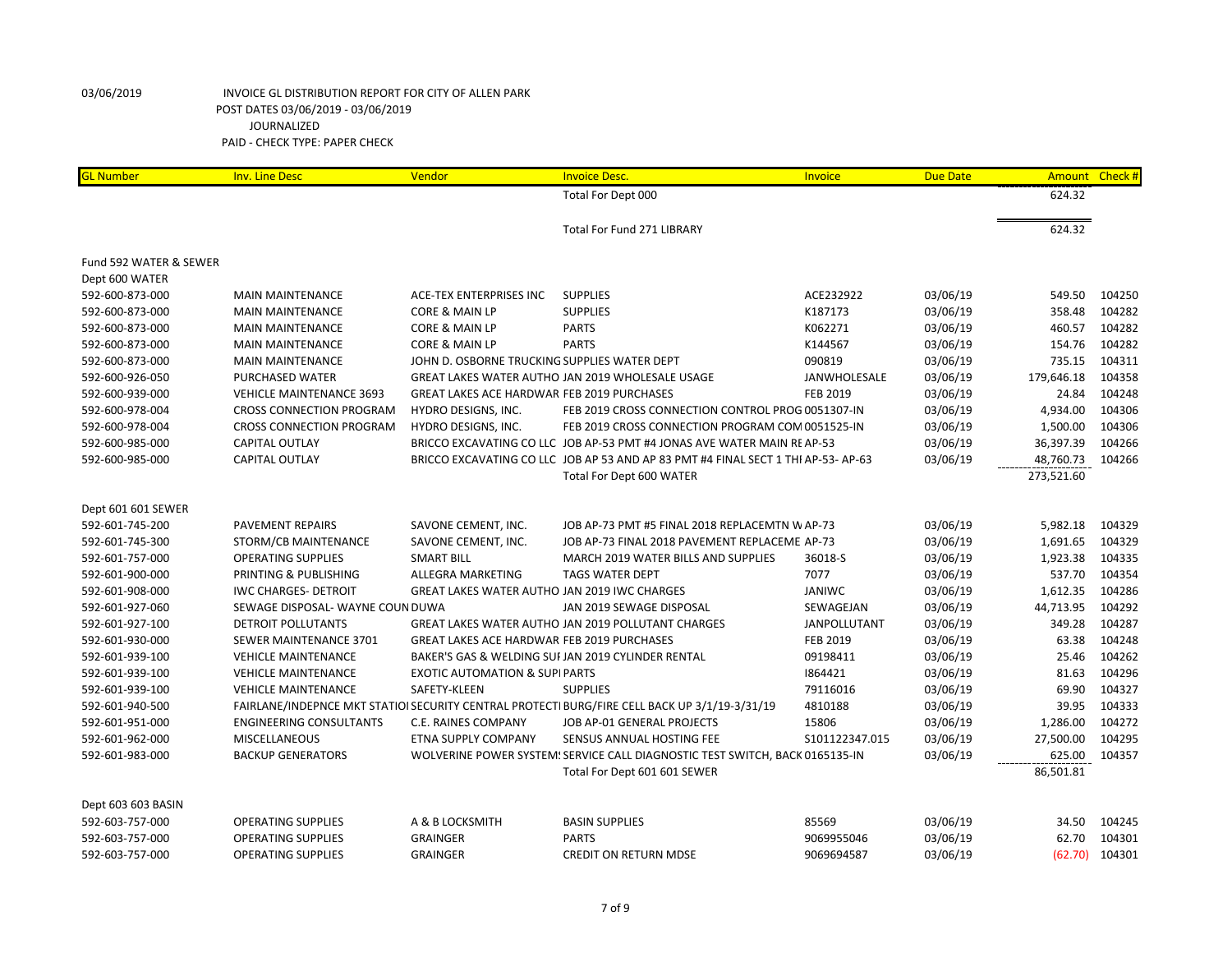| <b>GL Number</b>                                | <b>Inv. Line Desc</b>            | Vendor                                            | <b>Invoice Desc.</b>                                            | <b>Invoice</b>  | <b>Due Date</b> |            | Amount Check # |
|-------------------------------------------------|----------------------------------|---------------------------------------------------|-----------------------------------------------------------------|-----------------|-----------------|------------|----------------|
| 592-603-853-000                                 | <b>TELEPHONE</b>                 | <b>VERIZON WIRELESS</b>                           | BASIN SERVICES 1/24/19-2/23/19                                  | 9824799524      | 03/06/19        | 50.04      | 104347         |
| 592-603-931-000                                 | <b>BUILDING MAINTENANCE 3673</b> | <b>GREAT LAKES ACE HARDWAR FEB 2019 PURCHASES</b> |                                                                 | <b>FEB 2019</b> | 03/06/19        | 12.14      | 104248         |
| 592-603-934-000                                 | <b>EQUIPMENT MAINTENANCE</b>     | ACME BOLT & NUT CO. INC PARTS                     |                                                                 | 75947           | 03/06/19        | 18.00      | 104251         |
| 592-603-934-000                                 | EQUIPMENT MAINTENANCE            |                                                   | WADE-TRIM/ASSOCIATES, IN PROF SERVICES THRU 2/1/19              | 2013838         | 03/06/19        | 360.00     | 104350         |
|                                                 |                                  |                                                   | Total For Dept 603 603 BASIN                                    |                 |                 | 474.68     |                |
| Dept 604 ADMINISTRATION/DEBT                    |                                  |                                                   |                                                                 |                 |                 |            |                |
| 592-604-820-000                                 | ENGINEERING                      | <b>BUCCILLI GROUP, LLC</b>                        | INSPECTION S WOOD 4/19/18                                       | 2770            | 03/06/19        | 324.00     | 104267         |
| 592-604-820-000                                 | <b>ENGINEERING</b>               | C.E. RAINES COMPANY                               | JOB AP-103 ROOF REPLACEMENT AT RETENTIO 15818                   |                 | 03/06/19        | 825.00     | 104272         |
| 592-604-820-000                                 | ENGINEERING                      | C.E. RAINES COMPANY                               | JOB AP-98 SURVEY DPW YARD BAKER COLLEGE 15817                   |                 | 03/06/19        | 2,889.00   | 104272         |
| 592-604-820-000                                 | <b>ENGINEERING</b>               | <b>C.E. RAINES COMPANY</b>                        | JOB AP-81 SURVEY SERVICES DIST 11 & 111                         | 15816           | 03/06/19        | 4,076.66   | 104272         |
| 592-604-820-000                                 | ENGINEERING                      | C.E. RAINES COMPANY                               | JOB AP-67 SURVEY WATER ASSET MANAGEMEI 15814                    |                 | 03/06/19        | 10,472.25  | 104272         |
| 592-604-820-000                                 | ENGINEERING                      | C.E. RAINES COMPANY                               | JOB AP-63W SURVEY 2018 WATER MAIN REPAI 15812                   |                 | 03/06/19        | 261.00     | 104272         |
| 592-604-820-000                                 | <b>ENGINEERING</b>               | C.E. RAINES COMPANY                               | JOB AP-56 GLWA WASTEWATER MASTER PLAN 15811                     |                 | 03/06/19        | 2,244.80   | 104272         |
| 592-604-820-000                                 | ENGINEERING                      | C.E. RAINES COMPANY                               | JOB AP-108 SURVEY MCLAIN AVE WATR MAIN   15855                  |                 | 03/06/19        | 5,000.00   | 104272         |
| 592-604-820-000                                 | ENGINEERING                      | C.E. RAINES COMPANY                               | JOB AP-17 SURVEY SERVICES NPDES MS4 PERM 15807                  |                 | 03/06/19        | 502.80     | 104272         |
| 592-604-820-000                                 | ENGINEERING                      | C.E. RAINES COMPANY                               | JOB AP-53 SURVEY 2017 WATER MAIN REPLACI 15810                  |                 | 03/06/19        | 513.00     | 104272         |
|                                                 |                                  |                                                   | Total For Dept 604 ADMINISTRATION/DEBT                          |                 |                 | 27,108.51  |                |
|                                                 |                                  |                                                   | Total For Fund 592 WATER & SEWER                                |                 |                 | 387,606.60 |                |
| Fund 701 TRUST AND AGENCY                       |                                  |                                                   |                                                                 |                 |                 |            |                |
| Dept 000                                        |                                  |                                                   |                                                                 |                 |                 |            |                |
| 701-000-246-500                                 | <b>ENGINEERING ESCROW</b>        | <b>BUCCILLI GROUP, LLC</b>                        | INSPECTION SERVICES M JOHNSON SPARTAN P 3037                    |                 | 03/06/19        | 270.00     | 104267         |
| 701-000-246-500                                 | <b>ENGINEERING ESCROW</b>        | <b>C.E. RAINES COMPANY</b>                        | JOB AP-01 GENERAL PROJECTS                                      | 15806           | 03/06/19        | 1,519.00   | 104272         |
| 701-000-246-500                                 | <b>ENGINEERING ESCROW</b>        | C.E. RAINES COMPANY                               | JOB AP-65 SURVEY TOWNEPLACE SUITES                              | 15804           | 03/06/19        | 6,372.00   | 104272         |
|                                                 |                                  |                                                   | Total For Dept 000                                              |                 |                 | 8,161.00   |                |
|                                                 |                                  |                                                   | Total For Fund 701 TRUST AND AGENCY                             |                 |                 | 8,161.00   |                |
| Fund 703 SCHOOL AND COUNTY TAX FUND<br>Dept 000 |                                  |                                                   |                                                                 |                 |                 |            |                |
| 703-000-275-000                                 | <b>REFUNDABLE TAXES</b>          |                                                   | PITTMAN, TIMOTHY-LOUZON, 2018 Win Tax Refund 30 018 01 0721 002 | 30018010721002  | 03/06/19        | 114.40     | 1616           |
| 703-000-275-000                                 | <b>REFUNDABLE TAXES</b>          | CREMEANS, ANN A                                   | 2018 Win Tax Refund 30 027 04 0024 000                          | 30027040024000  | 03/06/19        | 20.00      | 1617           |
| 703-000-275-000                                 | <b>REFUNDABLE TAXES</b>          | COLVER, GARY-KAREN                                | 2018 Win Tax Refund 30 015 03 0554 000                          | 30015030554000  | 03/06/19        | 13.42      | 1618           |
|                                                 |                                  |                                                   | Total For Dept 000                                              |                 |                 | 147.82     |                |
|                                                 |                                  |                                                   | Total For Fund 703 SCHOOL AND COUNTY TAX FUND                   |                 |                 | 147.82     |                |
|                                                 |                                  |                                                   |                                                                 |                 |                 |            |                |

Fund Totals: